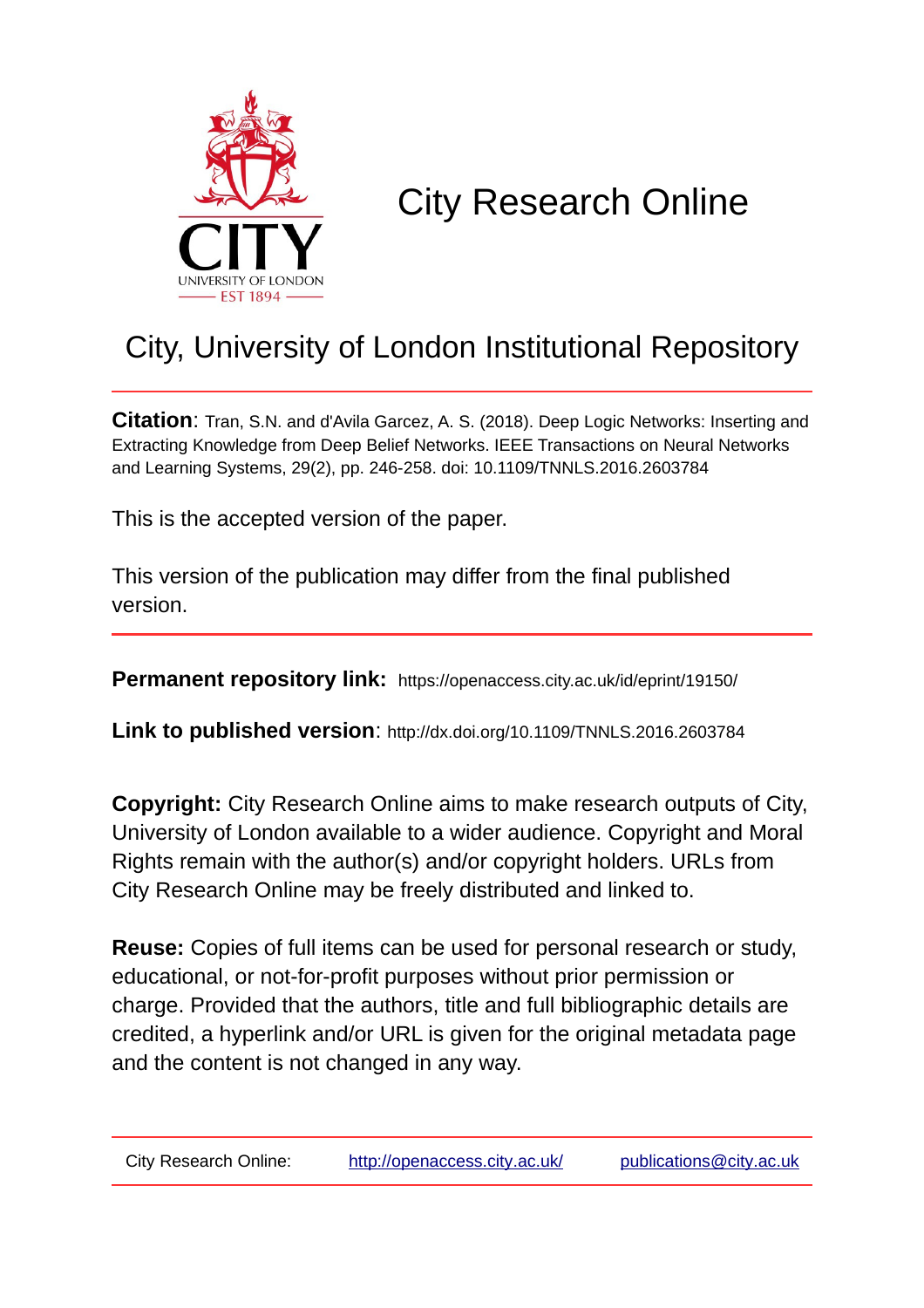# Deep Logic Networks: Inserting and Extracting Knowledge from Deep Belief Networks

Son N. Tran and Artur S. d'Avila Garcez\*

*Abstract*—Developments in deep learning have seen the use of layer-wise unsupervised learning combined with supervised learning for fine-tuning. With this layer-wise approach, a deep network can be seen as a more modular system which lends itself well to learning representations. In this paper we investigate whether such modularity can be useful to the insertion of background knowledge into deep networks, and whether it can improve learning performance when it is available, and to the extraction of knowledge from trained deep networks, and whether it can offer a better understanding of the representations learned by such networks. To this end we use a simple symbolic language - a set of logical rules which we call *confidence rules* and show that it is suitable for the representation of quantitative reasoning in deep networks. We show by knowledge extraction that confidence rules can offer a low-cost representation for layerwise networks (or restricted Boltzmann machines). We also show that layer-wise extraction can produce an improvement in the accuracy of Deep Belief Networks. Furthermore, the proposed symbolic characterisation of deep networks provides a novel method for the insertion of prior knowledge and training of deep networks. With the use of this method, a deep neuralsymbolic system is proposed and evaluated, with experimental results indicating that modularity through the use of confidence rules and knowledge insertion can be beneficial to network performance.

*Index Terms*—Neural-Symbolic Integration, Deep Belief Networks, Knowledge Representation and Reasoning, Deep Learning, Knowledge Extraction

#### I. INTRODUCTION

K nowledge representation and reasoning are two impor-<br>tant topics in Artificial Intelligence (AI). Since the early tant topics in Artificial Intelligence (AI). Since the early years of AI, researchers have sought to represent knowledge in symbolic form to facilitate automated reasoning and help explain a machine's conclusions much like humans do. The benefits of having a symbolic representation are that knowledge can be verified formally, consolidated into knowledgebases which can offer insight into the nature of the problem domain, and used to provide explanations for the answers produced by the system e.g. in the form of proofs.

Although symbolic representations have been deployed successfully in many intelligent and multi-agent systems, flexible representations and forms of reasoning are needed that can account for the inherent uncertainty in the problems tackled by AI [1], [2], such as for example handling noise in video and audio data. In such domains, statistical models such as deep networks seem capable of approximating a desired input-output function well purely from data for application in a range of classification tasks. More specifically, a Deep Belief Network (DBN) [3] can be constructed by stacking several generative Restricted Boltzmann Machines (RBMs) [4]. Nevertheless, scientists are still concerned about offering a better understanding of how such complex systems work [5].

Within the area of neural-symbolic computing [6], [7] efforts have been placed on how knowledge can be inserted and extracted from neural-network models [8], [9]. Background knowledge insertion, whenever it is available, is expected to offer an alternative to network pre-training. Knowledge extraction after training is expected to provide explanations [10], [11], [12], [13], [14], as already mentioned. A major challenge which has not been addressed fully yet is how to build an efficient neural-symbolic system capable of capturing the semantic meaning of a domain within a simple representation while supporting flexible inference given large-scale, noisy data, particularly from image, video and audio data.

Results in deep learning [3], [15] have shown that the combination of unsupervised (layer-wise, modular) network training with supervised training (also known as fine-tuning, using back-propagation) over multiple network layers can provide an effective way of learning and representing complex patterns. Bottou [16] argues that modularity should be key to building a reasoning system that combines rich inference and simple manipulations from linked models.

In this paper, we study the effects of modularity on a hierarchical network from a neural-symbolic perspective. We propose and evaluate methods and algorithms for inserting hierarchical knowledge into deep networks, and for knowledge extraction from deep networks following network training [9]. A simple symbolic language for hierarchical knowledge representation, named *confidence rules* [17], [18], [19], is deployed and evaluated. Confidence rules are shown empirically to be suitable for combining symbolic knowledge and quantitative reasoning, including probabilistic inference in deep networks. Each confidence rule is associated with a real number called a *confidence value* c such that a rule of the form  $c : h \leftrightarrow x_1 \land \neg x_2 \land x_3$  denotes that h holds with confidence c if  $x_1$  holds,  $x_2$  does not hold, and  $x_3$  holds. In order to perform inference under uncertainty dealing with continuousvalued data as well as missing values, an extension of the traditional *modus-ponens* logical inference rule is introduced. A novel and efficient knowledge extraction algorithm is then shown capable of deriving useful confidence rules from DBNs trained directly from data. Finally, we study how to insert prior knowledge into deep networks. In previous work [20], [21], prior knowledge such as local information of image batches was used to improve learning of deep networks. In this paper, we study the effects of inserting hierarchical knowledge into deep networks. We introduce a deep neural-symbolic system

<sup>\*</sup>Garcez and Tran are with the Department of Computer Science, City University London, London, EC1V 0HB, UK e-mail: son.tran.1@city.ac.uk, aag@soi.city.ac.uk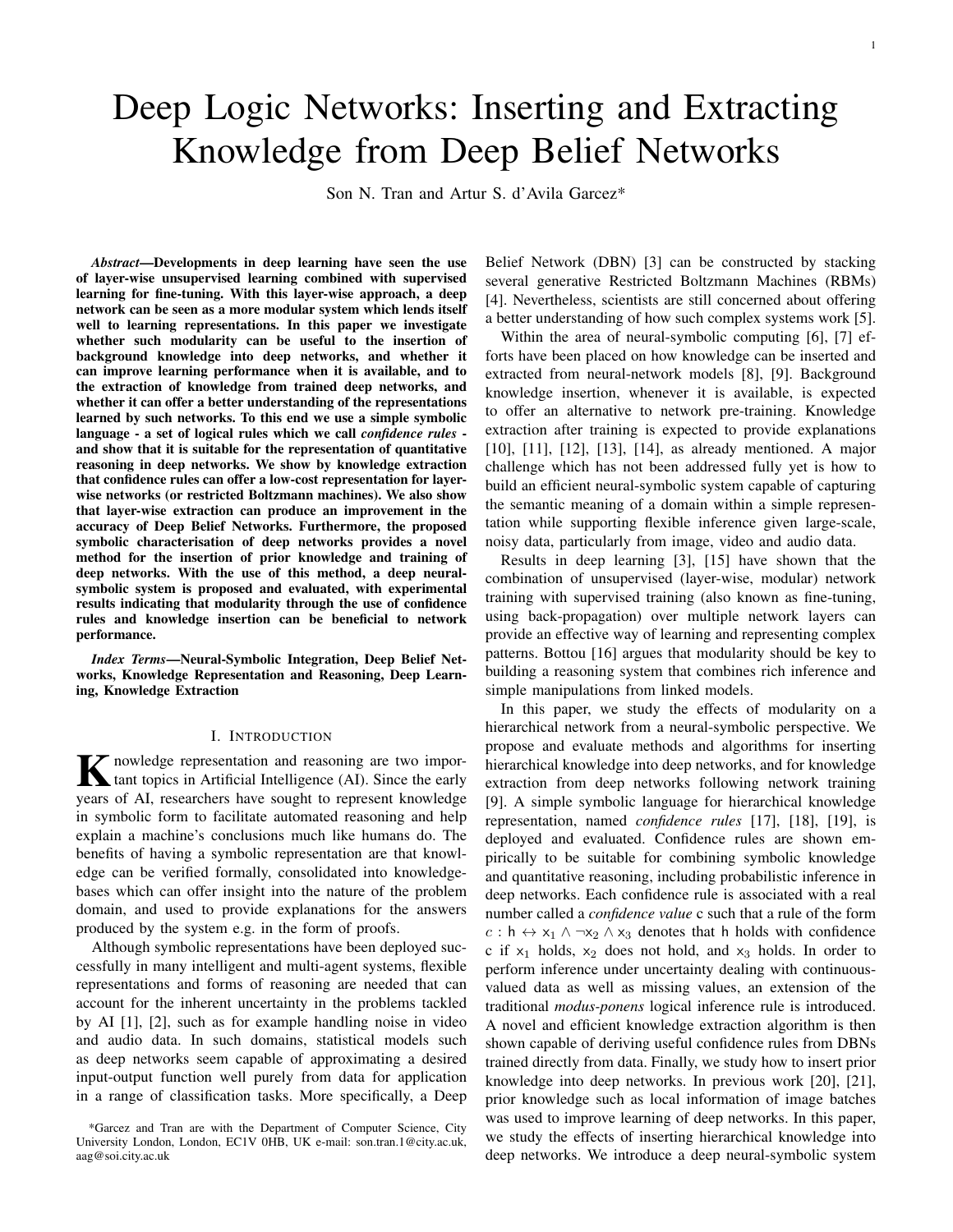capable of encoding symbolic knowledge into DBNs and leveraging the above inference algorithm to guide and improve learning of the model.

The paper is organised as follows. The next section reviews the related literature in DBNs and neural-symbolic integration. Section III defines confidence rules and shows their relationship with Deep Networks. Section IV proposes and evaluates the general algorithm for extracting symbolic knowledge from RBMs, and extends it to deal with DBNs. Section V shows how prior knowledge in the form of hierarchical confidence rules can be encoded effectively into Deep Networks, and how this can improve learning performance in comparison with DBNs. Section VI concludes the paper and discusses directions for future work.

#### II. PRELIMINARIES

#### *A. Notation*

Matrices and vectors are denoted using boldface capital letters  $X$  and boldface letters  $x$ , respectively. A subscript is used to denote an element of a matrix or vector, for example  $x_{ij}$  and  $x_i$ . A vector  $x_j$  denotes the column j of matrix  $X$ . While numerical variables are denoted as  $x$ , a logical proposition is denoted as x, and it assumes two possible values: true or  $false$ , which are equivalent to a binary variable x with values 1 and 0, respectively.

#### *B. Deep Networks*

In unsupervised learning, deep networks [3], [22], [15] have been established as a powerful architecture for the learning of features at different levels of abstraction. For example, a Deep Belief Network (DBN) [3] can be constructed by stacking several generative Restricted Boltzmann Machines (RBMs) [4] one on top of another in order to learn better representations of unlabelled data. Shallow generative networks with a single hidden layer such as RBMs have an advantage that inference, i.e. the conditional probability of a unit's state given the states of the other units, can be computed exactly. However, they are limited in their learning to a single level of representation [15]. Deep architectures [23], [20], [3], [24], [25], on the other hand, are connectionist systems that consist of many hidden layers, and therefore are capable of learning representations at multiple levels of abstraction. Even though these deep models are complex in terms of learning, e.g. their cost function is non-convex, research has shown that they can scale better than their shallow counterparts [15].

Formally, one can represent a deep belief network as a hierarchy of network layers  $X, H^{(1)}, ..., H^{(L)}$ , where X is a visible layer and  $H^{(l)}$  ( $l = 1 : L$ ) are hidden layers. Let us consider a network with a single hidden layer  $(L=1;$ i.e. a restricted Boltzmann machine [4], [26]). This two-layer connectionist model is characterised by an energy function:

$$
E(\mathbf{x}, \mathbf{h}^{(1)}) = -\sum_{ij} x_i w_{ij} h_j^{(1)} - \sum_i a_i x_i - \sum_j b_j h_j^{(1)} \quad (1)
$$

where  $w_{ij} \in \mathbf{W}$  is the weight between unit i in layer X and unit j in layer  $H^{(1)}$ ,  $a_i$  and  $b_j$  are the biases of the units in X

and  $H^{(1)}$ , respectively. For learning, one can train the model by maximising the log-likelihood:

$$
\log P(\mathbf{x}) = \log \frac{\sum_{\mathbf{h}^{(1)}} e^{-\mathbf{E}(\mathbf{x}, \mathbf{h}^{(1)})}}{Z}
$$
 (2)

where Z is the partition function  $Z = \sum_{\mathbf{x}, \mathbf{h}^{(1)}} e^{-E(\mathbf{x}, \mathbf{h}^{(1)})}$ .

The gradient of this function, call it  $\bigtriangledown \theta$ , can be computed as follows:

$$
\nabla \theta = \mathbb{E} \left[ \frac{\partial \mathbf{E}(\mathbf{x}, \mathbf{h}^{(1)}; \theta)}{\partial \theta} \right]_{\mathbf{h}^{(1)} | x} - \mathbb{E} \left[ \frac{\partial \mathbf{E}(\mathbf{x}, \mathbf{h}^{(1)}; \theta)}{\partial \theta} \right]_{\mathbf{x}, \mathbf{h}^{(1)}} \tag{3}
$$

Here, we get into a common problem in statistical machine learning: even though the first term can be computed exactly, the second term is intractable as the complexity of computing the joint probability  $P(x, h<sup>(1)</sup>)$  increases exponentially with the size of x and  $h^{(1)}$ . This is typically a serious problem because most real-world applications such as video analysis will have a large number of attributes x. Now, if we generalise the model into a deep network with multiple hidden layers, the problem of intractability worsens with the dependency between hidden layers, to the point that one becomes unable to compute the conditional probability  $P(\mathbf{h}^{(l)}|\mathbf{x})$  exactly from the data.

The common way to avoid the above intractability is to learn a deep network layer by layer [3], [24], [27]. To this end, the deep network is used as a stack of several shallow networks, each having a single hidden layer. Training of each layer is performed bottom-up with the focus now turned to how Eq. 2 can be solved approximately. This is called layer-wise pretraining. After that, the fine-tuning phase trains the network as a whole using the parameters which have been initialised by the pre-training phase. In this paper, we are interested in investigating such modularity property and the hierarchical reasoning that takes place within deep networks. Therefore, we focus on layer-wise training as a key component in learning complex models. We exclude the fine-tuning phase from our models, since it can break the modularity of the models by treating them as traditional multi-layer neural networks [15].

#### *C. Neural-Symbolic Systems*

Considerable research has been devoted to the integration of symbolic knowledge and connectionist systems [28], [29], [17], [8], [9], [30], [6], [31], [32]. The first reason for this is that symbolic rules can represent knowledge in a formal language and therefore offer a formal semantics to models and systems. The second is that one may find symbolic knowledge helpful when seeking a better understanding of the connectionist models learned or when seeking to add prior knowledge to such models. Furthermore, symbolic knowledge extracted from a connectionist model can be employed as a foundation for some other sub-areas of Artificial Intelligence, e.g. knowledge-based transfer learning [33].

In several circumstances, prior knowledge can be provided by domain experts, frequently in the form of symbolic logic rules. Such a use of *domain knowledge* has been shown capable of improving model learning. In [34], a model named KBANN (Knowledge-Based Artificial Neural Networks) was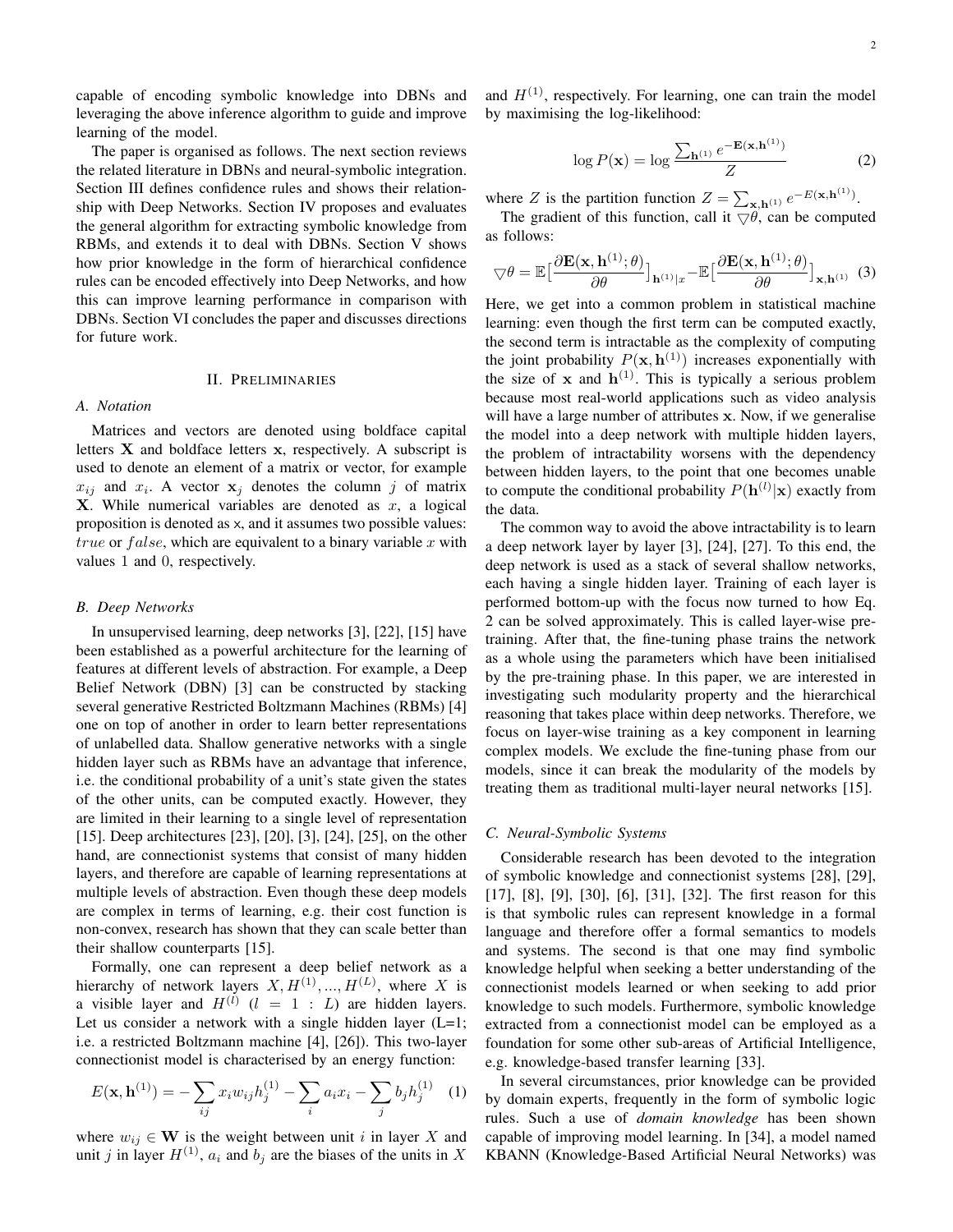proposed. KBANN uses multi-layer feedforward networks and a method for encoding rules into the networks to enable learning from data and background knowledge. In [35], the CILP (Connectionist Inductive Logic Programming) system was introduced. Inspired by KBANN, CILP uses logic programming rules applied to recurrent neural networks to achieve an improvement in performance in comparison with KBANN at learning from data and background knowledge.

Symmetrical systems such as Markov networks and recurrent temporal restricted Boltzmann machines also have been used for neural-symbolic integration. In [36], a method is presented for encoding background knowledge into a template Markov network (named Markov Logic Network, MLNs) which is used to create a ground Markov network representing the relationships between all the instances in the data. The idea of representing each formula into a clique of Markov network is similar to that of Penalty Logic which has been proposed to integrate symbolic knowledge and Hopfield networks [32]. The difference is that in MLNs a feature is defined by the number of true groundings of the formulas corresponding to a clique in the template model, while in Penalty Logic [32] a feature is defined by the multiplication of the variables in the clique. In practice, MLNs work well in a variety of relational domains; however, the models learned are not as comprehensible as one would expect from a symbolic model due to the size of the ground Markov network and exponential nature of such grounding. A more recent development in neural-symbolic integration is the Neural-Symbolic Cognitive Agent (NSCA) introduced in [17] in which a model based on recurrent temporal restricted Boltzmann machines (RTRBM) is proposed to represent temporal symbolic knowledge and applied to online learning and reasoning. The NSCA model contains algorithms for learning and extraction of temporal logic rules by sampling the RTRBM. It has been applied successfully to driving assessment and training in simulators.

For decades, neural networks have been used successfully as a learning model, from which symbolic rules can be extracted through the use of knowledge extraction algorithms [29], [8], [9]. However, most extraction algorithms exist for discriminative models which do not support modularity. We argue that the modularity found in deep networks may facilitate knowledge extraction, in particular improving efficiency of extraction from large networks. Most such discriminative extraction approaches treat the class variables as a special type of variable. As a result, the rules which are extracted may be helpful at explaining the relationships between all other variables and the class variables, but not the relationships that might exist among such other variables. For example, suppose a discriminative neural network was trained perfectly to learn the XOR function (denoted by  $\oplus$  below) from its truth-table. Discriminative knowledge extraction might produce the rule  $x_3 \leftrightarrow x_1 \oplus x_2$ , with  $x_3$  as the class variable, but fail to capture equally valid rules  $x_1 \leftrightarrow x_2 \oplus x_3$  and  $x_2 \leftrightarrow x_1 \oplus x_3$ . In what follows, we introduce an efficient method for symbolic knowledge extraction from generative models, specifically RBMs, which can capture such relations. Efficiency is measured by the computational complexity of the rule extraction, as discussed in Section IV, which instead of depending on the combinations of the input vectors (which might be intractable for real-valued inputs or a large number of attributes x), uses the network structure for extraction, depending on the values of the network's weight vectors W structured hierarchically. Knowledge extraction from DBNs will then be performed layer-by-layer through the extraction of confidence rules from each RBM [18], [19], [17].

#### III. CONFIDENCE RULES

Classical logical reasoning has been found difficult to adapt to account for uncertainty in complex domains, with various non-classical ways of integrating logic and probabilities having been proposed towards this end (for a recent account, c.f. [37]). One way of accounting for uncertainty has been by assigning a real value between 0 and 1 (a probability) to each logical variable so that if, say,  $x$  is  $false$ , given the truth-table shown in Table I, one can conclude that the probability of  $y$  being true is 0.5.

In what follows we define confidence rules which will be used for combining symbolic representations and deep networks. Confidence rules support the above form of quantitative inference, useful for reasoning under uncertainty in a way similar to Penalty Logic [32]. In order to perform inference using confidence rules, dealing with continuous data and missing values, we introduce an algorithm that extends the standard *modus-ponens* logical inference rule, as detailed next.

| $\boldsymbol{x}$ | $\boldsymbol{\mathit{u}}$ | $(x \leftrightarrow y)$ |
|------------------|---------------------------|-------------------------|
| false            | false                     | true                    |
| false            | true                      | false                   |
| true             | false                     | false                   |
| true             | true                      | true                    |

TABLE I: Truth-table for bi-conditional (if-and-only-if).

#### *A. Confidence Rules*

A *confidence rule* is a bi-conditional (if-and-only-if) formula of the form  $c : h \leftrightarrow x_1 \land \cdots \land x_n$ , where h is an atomic proposition and each  $x_i$ ,  $1 \leq i \leq n$ , is a literal (an atomic proposition or its negation), labelled by a real-valued number c called a *confidence value* [17]. For example, the formula:

$$
1.5: \mathsf{h} \leftrightarrow \mathsf{x}_1 \land \neg \mathsf{x}_2 \land \mathsf{x}_3 \tag{4}
$$

associates hypothesis (hidden unit) h with beliefs (visible units)  $x_1, x_2, x_3$  with confidence value 1.5. The *confidence value* as defined in this paper is similar to the *penalty* used by Penalty Logic [32], *formula weights* from Markov Logic Networks [36], and *confidence credibility* used by Neural-Symbolic Cognitive Agents [17]. However, a main difference from all of these is that, in this paper, confidence values are used for quantitative inference by selecting rules for extraction based on their confidence. Specifically, given the confidence values of two formulas, one can quantitatively decide, because of the way that the values will be calculated, which formula should be selected for extraction. In what follows, we describe the inference algorithm for confidence-logic rules.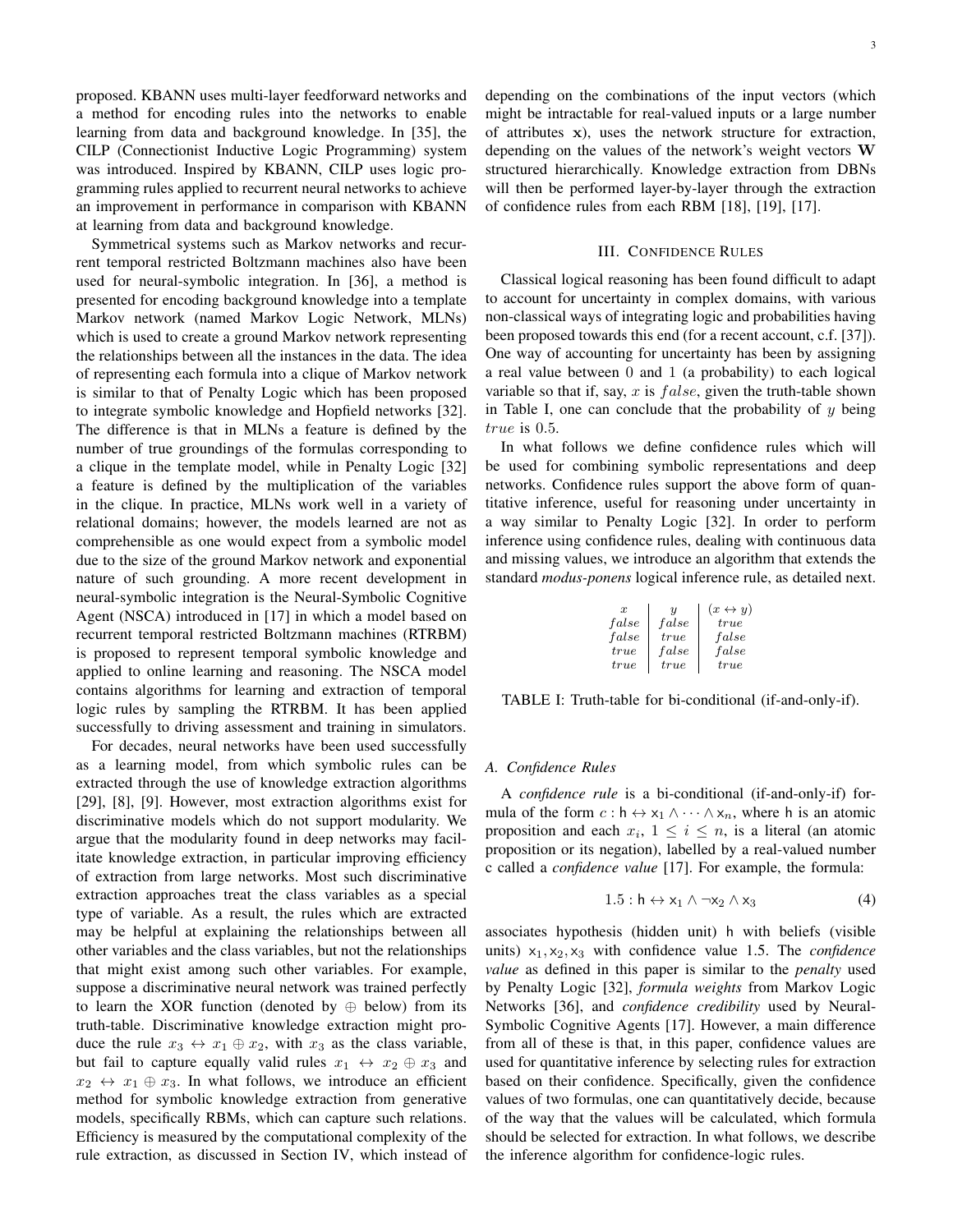#### INFERENCE RULE: INF1

Given:  $c: \mathsf{h} \leftrightarrow \bigwedge_{\forall t \in T} \mathsf{x}_t \land \bigwedge_{\forall k \in K} \neg \mathsf{x}_k$  $\alpha_{t'}$ :  $x_{t'}$  where  $t' \in T, \alpha_{t'} \in [min, max]$  $\alpha_{k'} : x_{k'}$  where  $k' \in K$ ,  $\alpha_{k'} \in [min, max]$ Infer:  $\alpha_h$ : h with  $\alpha_h = c \cdot (\sum_{t'} \alpha_{t'} + \sum_{m \neq \forall t'}^{m \in T} \alpha_m - \sum_{k'} \alpha_{k'} - \sum_{m \neq \forall k'}^{m \in K} \alpha_m)$ where  $\alpha_m = \frac{min + max}{2}$ 

#### *B. Hierarchical Inference*

Many logic programming systems have hierarchical rules in which *intermediate literals* exist. An intermediate literal is a literal that appears in the antecedent (or body) of some rule and in the consequent (or head) of another rule. For example, in the background theory of the DNA promoter dataset used by  $[8]$  (Table II), literals minus<sub>35</sub>, minus<sub>10</sub>, contact and conformation are intermediate literals. In what follows, we will use the same promoter dataset to exemplify our work. We represent the name of each nucleotide with its position in subscript, e.g. t $_{-35}$  denotes that nucleotide t appears at position −35 in the DNA sequence.

| $L-1$   | $minus_{35}$ | $\leftarrow$ t <sub>-36</sub> $\wedge$ t <sub>-35</sub> $\wedge$ g <sub>-34</sub> $\wedge$ a <sub>-33</sub> $\wedge$ c <sub>-32</sub> |
|---------|--------------|---------------------------------------------------------------------------------------------------------------------------------------|
|         | $minus_{10}$ | $\leftarrow$ t <sub>-12</sub> $\wedge$ a <sub>-11</sub> $\wedge$ t <sub>-7</sub>                                                      |
|         | conformation | $\leftarrow$ a <sub>-45</sub> $\wedge$ a <sub>-44</sub>                                                                               |
|         | conformation | $\leftarrow$ a <sub>-44</sub> $\wedge$ a <sub>-41</sub> }                                                                             |
| $L-2$   | contact      | $\leftarrow$ minus <sub>35</sub> $\wedge$ minus <sub>10</sub> }                                                                       |
| $L - 3$ |              | promoter $\leftarrow$ contact $\wedge$ conformation }                                                                                 |

TABLE II: Hierarchy of rules used as background knowledge for the promoter DNA dataset; the first four rules appear in level  $L_1$  of the hierarchy, then level  $L_2$ , and so on. Each level will be mapped onto a layer of a DBN.

Confidence rules can also be organised into hierarchies, and inference is performed bottom-up: for each subset of rules in the hierarchy, the confidence value of each hypothesis in the subset is inferred, given the confidence value of each belief that is present. This value is then normalised before being used for inference, now as beliefs, at the next level of the hierarchy using another subset of the rules. Here, normalisation is required to maintain correspondence between the propositions in the rules and the units of the RBMs. The following definition formalises this idea.

*Definition 3.1:* Let  $\beta^{(1)}$  be a set of confidence rules relating a set of beliefs  $x_1, x_2, ...$  and a set of hypotheses  $h_1^{(1)}, h_2^{(1)}, ...$ Let  $\beta^{(2)}$  be a set of confidence rules relating hypotheses  $h_1^{(1)}, h_2^{(1)}, ...$  and new hypotheses  $h_1^{(2)}, h_2^{(2)}, ...$  Let  $\beta^{(3)}$  be a set  $_1$ ,  $\mathfrak{u}_2$ ,  $\ldots$  and new hypotheses  $\mathfrak{u}_1$ ,  $\mathfrak{u}_2$ of confidence rules relating hypotheses  $h_1^{(2)}$ ,  $h_2^{(2)}$ , ... and new hypotheses  $h_1^{(3)}$ ,  $h_2^{(3)}$ , ..., and so on. We call  $\beta^{(1)}$ ,  $\beta^{(2)}$ ,  $\beta^{(3)}$ , ... a hierarchical weighted knowledge-base.

Given an input to any sequence  $\beta^{(1)}, \beta^{(2)}, ..., \beta^{(i)}$  of a hierarchical weighted knowledge-base, local inference can be carried out and results propagated to  $\beta^{(i+1)}$ . This type of inference can be seen as an extension of *modus-ponens* to deal with uncertainty through the calculation of confidence values, which allows logical inference to work with real-valued data types through the application of inference rule INF1, as defined above.

# Algorithm 1 QUANT INFERENCE

- 1: Initialise the set of beliefs B in level 1 to  $\alpha_i : x_i^{(1)}$ , where each belief has a value  $\alpha_i^{(1)}$   $(\alpha_i^{(1)}$  can be seen as the input value of visible unit  $x_i$  corresponding to proposition  $x_i$ ); 2: for  $l = 1$  to  $L$  do
- 
- 3: Initialise the set of beliefs  $B_{next}$  at the next level to zero, i.e.  $0: x_j^{(l+1)}$
- 4: for each rule r in level  $l$  do
- 5: Calculate the confidence value  $\alpha$  of the hypotheses in  $r$  using INF1;
- 6: Normalise  $\alpha$ ;
- 7: Increase the confidence value of the beliefs in  $B_{next}$  that are associated with the hypotheses in r by the normalised  $\alpha$ ;

8: end for

9: Set  $B = B_{next}$ 

10: end for

In inference rule INF1,  $T$  and  $K$  are sets of positive and negative literals, respectively. The *confidence value*  $\alpha_m$  of any missing beliefs is the average of an upper-bound and a lowerbound on the normalised *confidence values* in the rule set. For example, given the rule and beliefs:

- $1.5: h \leftrightarrow x_1 \land \neg x_2 \land x_3$
- $1 : x_1$ , normalised to [0, 1]
- $x_2$  is missing
- $1: x_3$ , normalised to  $[0, 1]$

one uses  $\alpha_2 = 0.5$  to derive h with confidence value  $1.5 \times$  $(2 - 0.5) = 2.25.$ 

In this process, with normalisation bounded by  $(min, max]$ , if  $\neg x$  has confidence value  $\alpha$  then x must have confidence value  $min + max - \alpha$ . Algorithm 1 specifies the inference process.

#### IV. KNOWLEDGE EXTRACTION FROM DEEP NETWORKS

In this section, we focus on the extraction of knowledge in the form of confidence rules from deep networks. In order to build hierarchies of confidence rules, we employ a layerwise approach [3], [15] to extract rules from each layer of a deep network. In what follows, we introduce the algorithm for knowledge extraction from RBMs, and then we extend it to deep networks. For ease of presentation, we omit the biases; however, the approach below can be extended easily to include biases.

#### *A. Knowledge Extraction from RBMs*

We now propose an algorithm for extracting rules from a trained RBM. For each hidden unit  $j$ , a confidence rule is extracted of the form: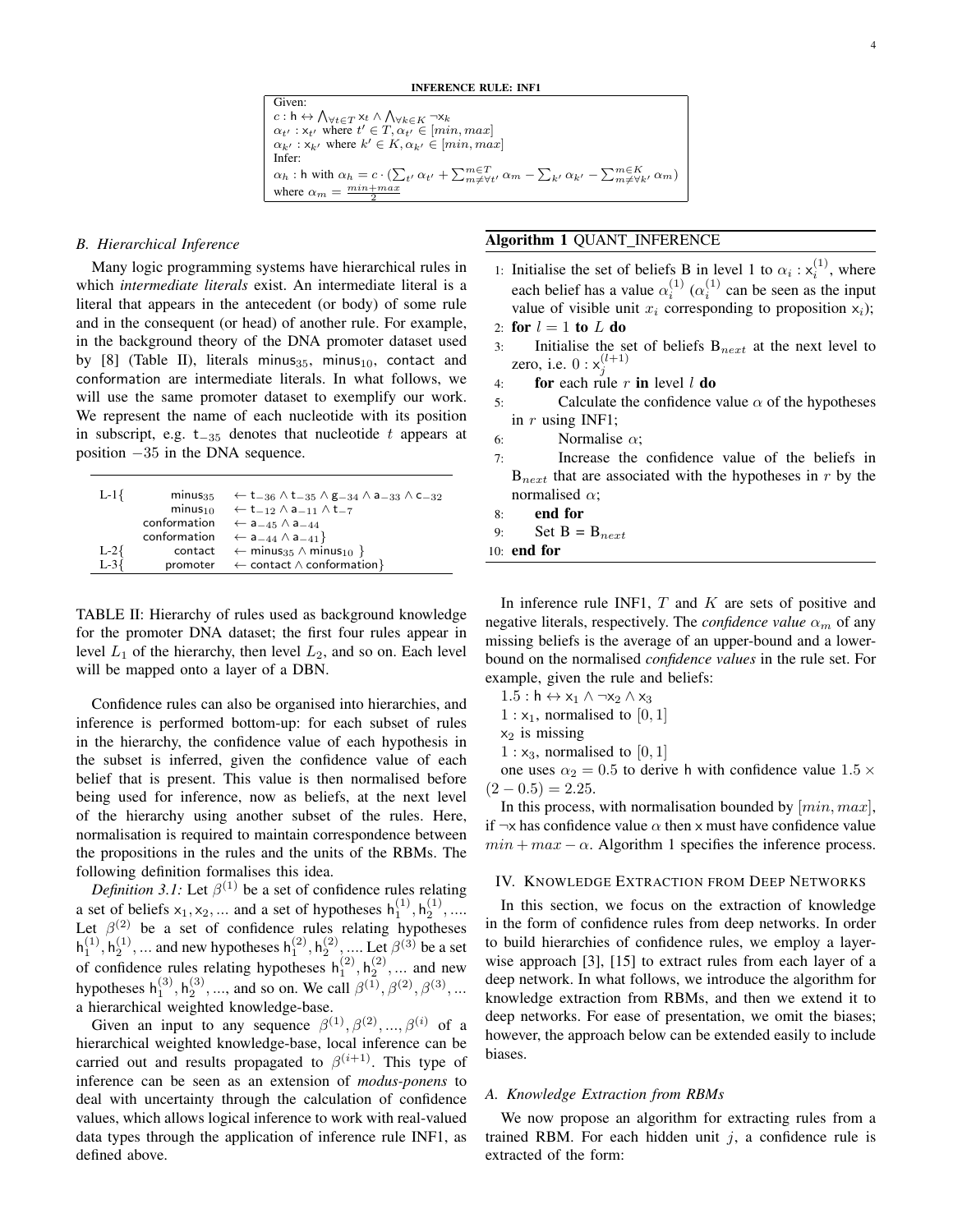$$
c_j: \mathsf{h}_j \leftrightarrow \bigwedge_{\forall t \in T} \mathsf{x}_t \land \bigwedge_{\forall k \in K} \neg \mathsf{x}_k \tag{5}
$$

where  $x_t$  and  $\neg x_k$  represent the literals  $x_t = 1$  and  $x_t = 0$ , respectively. The idea behind the extraction algorithm is that it seeks to find the positive and negative literals and confidence values  $c_i$  that minimise information loss, according to the following equation:

$$
\mathcal{I}_{loss} = \sum_{ij} ||w_{ij} - c_j \mathbb{I}_j(x_i)||^2 \tag{6}
$$

where  $c_j$  is the *confidence value* of rule j corresponding to unit  $i$  in a hidden layer, and:

$$
\mathbb{I}_j(x_i) = \begin{cases} 1 & \text{if literal } x_i \text{ appear in rule } j \\ -1 & \text{if literal } \neg x_i \text{ appear in rule } j \\ 0 & \text{otherwise} \end{cases}
$$
(7)

For ease of notation, let us use  $s_{ij} = \mathbb{I}_j(x_i)$ , such that Eq. 6 becomes:

$$
\mathcal{I}_{loss} = \sum_{ij} ||w_{ij} - c_j s_{ij}||^2 \tag{8}
$$

Since Eq. (8) is quadratic, the *confidence values* can be found by setting the derivatives to zero, as follows.

$$
\sum_{i} 2(w_{ij} - c_j s_{ij})s_{ij} = 0, \text{ for all } j
$$

$$
\sum_{i} w_{ij} s_{ij} - c_j \sum_{i} s_{ij}^2 = 0, \text{ for all } j
$$

$$
(9)
$$

From Eq. (9), we obtain:

$$
c_j = \frac{\sum_i w_{ij} s_{ij}}{\sum_i s_{ij}^2}
$$
 (10)

Since the value of  $s_{ij}$  is in the set  $\{-1, 0, 1\}$ , we have:

$$
||w_{ij} - c_j s_{ij}||^2 = ||\text{abs}(w_{ij}) - c_j \frac{s_{ij}}{\text{sign}(w_{ij})}||^2 =
$$
  
= 
$$
\begin{cases} ( \text{abs}(w_{ij}) + c_j )^2 & \text{if } s_{ij} \neq \text{sign}(w_{ij}) \\ ( \text{abs}(w_{ij}) - c_j )^2 & \text{if } s_{ij} = \text{sign}(w_{ij}) \\ \text{abs}(w_{ij})^2 & \text{if } s_{ij} = 0 \end{cases}
$$
(11)

Here,  $abs(w_{ij})$  and  $sign(w_{ij})$  are functions that return, respectively, the absolute value and sign of  $w_{ij}$ . Since  $(\text{abs}(w_{ij}) + c_j)^2 > (\text{abs}(w_{ij}) - c_j)^2$  and  $(\text{abs}(w_{ij}) + c_j)^2 >$ abs $(w_{ij})^2$ , the information loss will be minimised if  $s_{ij}$  =  $sign(w_{ij})$  or  $s_{ij} = 0$ . In particular,  $s_{ij} = 0$  will minimise the loss function if and only if:

$$
abs(w_{ij})^2 \le (abs(w_{ij}) - c_j)^2
$$
  

$$
\frac{c_j}{2} \ge abs(w_{ij})
$$
 (12)

The intention here is that for each rule j, an input  $x_i$  with small weight abs $(w_{ij}) \leq c_j/2$  should not appear in the rule. The rule, therefore, only captures the relations between input variables having *strong connection* through the hidden unit j. From Eq. (10) and Eq. (12), the extraction algorithm below is derived.

# Algorithm 2 RBM EXTRACT

Require: An RBM with visible layer V and hidden layer H 1: for  $j = 1$  to the number of hidden units do 2: Create rule  $r_j$  of the form  $c_j$ :  $h_j \leftrightarrow \bigwedge_{w_{t_j}>0} x_t \wedge$  $\bigwedge_{w_{kj}<0} \neg \mathsf{x}_k$ 3: Create sign matrix S with each  $s_{ij} = sign(w_{ij})$ 4: Do 5:  $c_j := \frac{\sum_{s_{ij} \neq 0} \text{abs}(w_{ij})}{\sum_i s_{ij}^2}$ <br>6: **for** each  $s_{ij} \neq 0$  do 7: **if**  $c_j \geq 2 \cdot abs(w_{ij})$  then 8:  $s_{ij} := 0$ 

9: Remove 
$$
x_i
$$
 or  $\neg x_i$  from rule  $r_j$ 

10: end if

11: end for

12: **Until** the value of  $c_j$  is unchanged

13: end for

Suppose an RBM has  $I$  visible units and  $J$  hidden units. Rule extraction Algorithm 2 has worst-case time complexity  $\mathcal{O}(I \times J)$ . This is an improvement on searching through the combinations of input vectors, which has worst-case time complexity  $\mathcal{O}(2^I)$ .

A working example (XOR problem): In this example, we show how confidence rules can be extracted from an RBM trained on the XOR function shown in Table III. An RBM with visible units  $x_1, x_2, x_3$  and 10 hidden units was trained to learn this truth-table using input value 0 to denote truthvalue *false*, and input value 1 to denote *true*.

| $x_1$ | $x_2$ | $x_3$ |
|-------|-------|-------|
| false | false | false |
| false | true  | true  |
| true  | false | true  |
| true  | true  | false |

#### TABLE III: Truth-table for XOR function

In this example, 10 rules exist with antecedents  $x_1$ ,  $x_2$  and  $x_3$ , and consequent  $h_i$ ,  $1 \leq i \leq 10$ . The rules extracted from the trained RBM are shown below: Assuming that  $x_3$ 

| $1.677: h_6 \leftrightarrow \neg x_1 \wedge x_2 \wedge x_3$            |
|------------------------------------------------------------------------|
| $2.544 : h_7 \leftrightarrow x_1 \land \neg x_2 \land x_3$             |
| $7.355: h_8 \leftrightarrow x_1 \wedge x_2 \wedge \neg x_3$            |
| $6.540: h_9 \leftrightarrow \neg x_1 \land \neg x_2 \land \neg x_3$    |
| $4.868: h_{10} \leftrightarrow \neg x_1 \land \neg x_2 \land \neg x_3$ |
|                                                                        |

#### TABLE IV: Rules extracted from RBM trained on XOR

is a target proposition, one can see by inspecting Table IV that, among the rules with the higher confidence values,  $x_3$  is associated with either  $x_1 \wedge \neg x_2$  or with  $\neg x_1 \wedge x_2$ . Similarly,  $\neg x_3$  is associated with  $\neg x_1 \wedge \neg x_2$  or with  $x_1 \wedge x_2$ , as expected. In this case, a rule such as  $7.355 : h_8 \leftrightarrow x_1 \land x_2 \land \neg x_3$  can be read as: If  $x_1$  is true and  $x_2$  is true then, assuming that  $h_8$ is true, z should be false with confidence 7.355. Notice how in this way any subset of the visible units could have been assumed to be the target proposition.

Given a trained RBM, it is clear that Algorithm 2 would also apply to any subset I of the RBM's visible units. The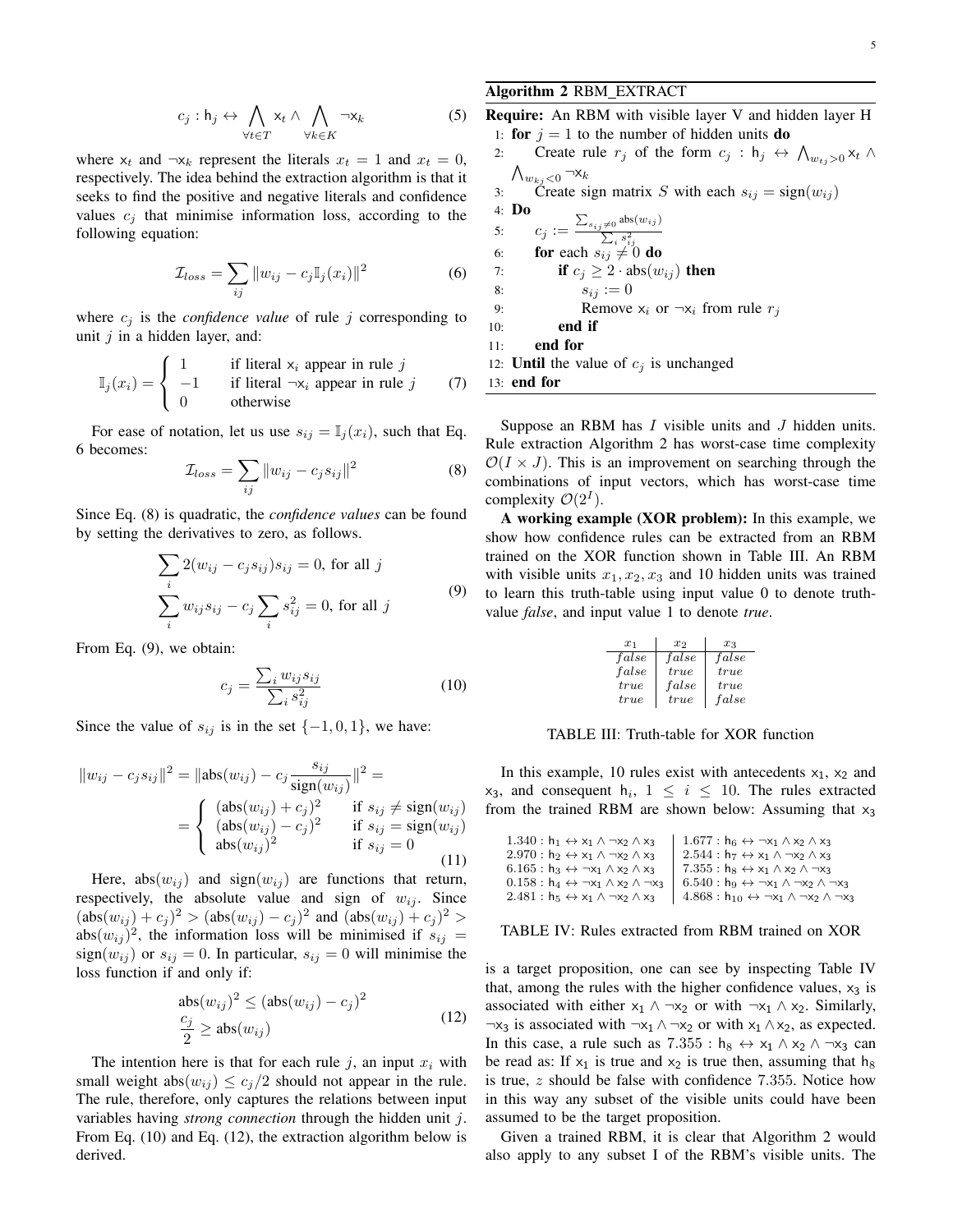algorithm could equally be applied from the hidden units to the remaining visible units not in I. In this way, an RBM where the visible units have been split into input and target units can be seen as a single-hidden-layer DBN to which Algorithm 2 is applied twice for the sake of rule extraction. This idea will be explored in detail in the next section. Returning to the XOR example, assuming  $I = \{x_1, x_2\}$ , the following rules can be extracted:

| $1.499: h_1 \leftrightarrow x_1 \land \neg x_2$  | $1.908: h_6 \leftrightarrow \neg x_1 \wedge x_2$                                                                                                           |
|--------------------------------------------------|------------------------------------------------------------------------------------------------------------------------------------------------------------|
| $2.782: h_2 \leftrightarrow x_1 \land \neg x_2$  | $2.638: h_7 \leftrightarrow x_1 \wedge \neg x_2$                                                                                                           |
| $6.134: h_3 \leftrightarrow \neg x_1 \wedge x_2$ | $7.375: h_8 \leftrightarrow x_1 \wedge x_2$                                                                                                                |
| $0.139: h_4 \leftrightarrow \neg x_1 \wedge x_2$ | $6.433: h_9 \leftrightarrow \neg x_1 \wedge \neg x_2$                                                                                                      |
| $2.582: h_5 \leftrightarrow x_1 \land \neg x_2$  | $4.823: h_{10} \leftrightarrow \neg x_1 \wedge \neg x_2$                                                                                                   |
|                                                  |                                                                                                                                                            |
|                                                  | $5.720: x_3 \leftrightarrow h_1 \wedge h_2 \wedge h_3 \wedge \neg h_4 \wedge h_5 \wedge h_6 \wedge h_7 \wedge \neg h_8 \wedge \neg h_9 \wedge \neg h_{10}$ |

#### TABLE V: Rules from part of the RBM trained on XOR

From the above rules, an assignment of truth-values to  $x_1$ and  $x_2$  allows us to derive confidence values for  $x_3$  by applying Inference Rule INF1. In this example, as expected,  $x_3$  will have a high confidence value when either  $x_1$  is true and  $x_2$  is false or vice-versa, but not when both  $x_1$  and  $x_2$  are assigned the same truth-value.

Notice that, if either  $x_1$  or  $x_2$  were chosen as target variable, the same procedure above could be applied, without the need for retraining the RBM. Differently from extraction from supervised models [8], [9], here the target does not have to be chosen in advance and the model retrained for each target.

Low-cost Representation: In RBMs, the state of the hidden units given the state of the visible units can be used as latent features which, in many cases, can improve the training of a classifier. Frequently, the accuracy of, say, a Support Vector Machine (SVM) will improve when it is trained having latent features such as the state of an RBM's hidden units as input, instead of raw data (that is, the state of the RBM's visible units). Let us investigate whether the same holds for confidence rules. Given one's confidence in a set of beliefs, the confidences of the hypotheses referred to by the confidence rules can be inferred using rule of inference INF1. These confidence values can also be used as input to a classifier. In what follows, we compare the performance of RBMs with that of confidence rules on large image data sets. The confidence rules are shown to offer a more compact representation than RBMs.

We compare the performances of the confidence rules and the latent features of the RBM using three datasets: the TiCC handwritten characters, the MNIST handwritten digits, and the Yale faces dataset. All three datasets consist of images with pixel values ranging from 0 to 255, which are then normalised onto the interval [0-1]. Hence, for the purpose of carrying out inference using the rules we convert each pixel value  $x_i = \alpha_i$ into a proposition  $x_i$  having confidence value  $\alpha_i$ . The TiCC dataset consists of 18, 189 training samples, 1, 250 validation samples, and 18, 177 test samples. The MNIST consists of 60, 000 training and 10, 000 test samples. The Yale dataset contains 135 training and 30 test samples. Model selection was performed by running a grid search (except for the Yale dataset) over the learning rates for the RBMs (between 0.001

6

and 1), and for the SVM, cost (between 0.0001 and 100) and gamma (between 0.0001 and 100), all on a log-scale. On the MNIST dataset, for efficiency, we have used 10, 000 samples for training and 2,000 samples for validation. Once the best hyper-parameters were selected, the entire set of 60, 000 samples was used for training the best model, as is normally the case, which was then tested on the unseen 10, 000 test samples. The number of hidden units was fixed at 500 (we have also trained an RBM with 1, 000 hidden units which produced a non-statistically significant improvement in performance). The classifier used was an SVM with Gaussian kernel [38].

Table VI contains the test-set accuracies of the SVMs trained using as input the values of the latent variables from the RBMs with 500 and 1,000 hidden units, trained on the three datasets, compared with the accuracies of the SVMs trained using as input the confidence values obtained by applying rule of inference INF1 on the rules extracted by Algorithm 2 from the same RBMs. Each experiment was run 10 times and we report the mean accuracies on the hold-out test sets, along with the standard deviation. The results show that the performance of the rules can be (consistently) almost identical to that of the RBMs. In addition, in the rule set, each (positive or negative) literal can be represented by 1 bit, while in the RBM each weight value must be represented by a double data type (i.e. 64 bits in a 32-bit computer). Therefore, the rules require far less storage memory than the RBMs while still preserving similar performance. Confidence rules can be seen, therefore, as a suitable low-cost representation for RBMs.

#### *B. Knowledge Extraction from DBNs*

Following a layer-wise approach [3], [15], a hierarchy of confidence rules can be built for the extraction of rules from DBNs through the repeated application of Algorithm 2. Let us start by considering in more detail the case discussed earlier of a single-hidden-layer DBN created by splitting the visible layer of an RBM into input and target subsets and applying Algorithm 2 twice. This will be followed by the presentation of the general-case algorithm for rule extraction from DBNs.

A working example (DNA promoter problem): The DNA promoter dataset [8] has 106 examples, each consisting of a sequence of 57 nucleotides (either  $A, T, G$  or  $C$ ) from position  $-50$  to  $+7$  in the DNA; 53 examples are gene promoters and 53 examples are not. Let us use  $n_p$  to denote a nucleotide n at position p, such that  $a_p, t_p, g_p, c_p$  indicate, respectively, that  $n_p = A, n_p = T, n_p = G, n_p = C.$ 

For each variable  $n_p$ , a group of 4 visible units was created in the RBM. Two target units were also added, one for promoter and one for ¬promoter. Five RBMs were trained using 96 examples, each with 10 examples randomly selected from the original 106 for testing. Only three hidden units were used  $(h_1, h_2, h_3)$ ; this was sufficient for the networks to achieve 90.67% training set performance on average. By applying Inference Rule INF1 on these rules, all 10 test examples were classified correctly, with promoter obtaining a higher confidence value than ¬promoter whenever the DNA sequence was a gene promoter. On average, for the five RBMs, the rules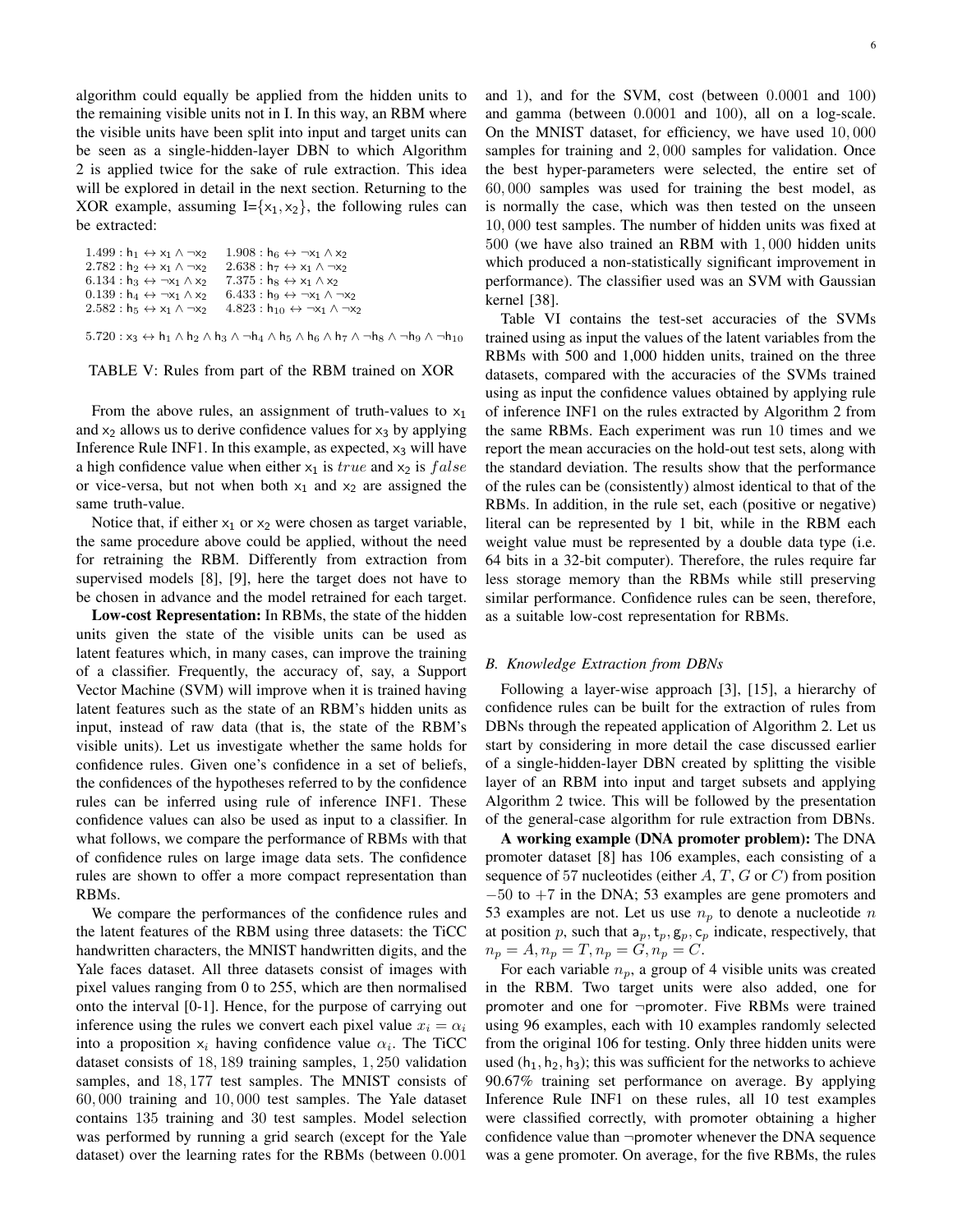|                  | <b>TiCC SVM</b>      | <b>MNIST SVM</b>     | Yale SVM             |
|------------------|----------------------|----------------------|----------------------|
| $RBM (J=500)$    | $94.851\% \pm 0.033$ | $98.553\% \pm 0.031$ | $95.00\% + 2.833$    |
| Confidence rules | $94.711\% \pm 0.072$ | $98.530\% \pm 0.040$ | $94.333\% \pm 3.865$ |
| $RBM (J=1000)$   | $94.928\% \pm 0.016$ | $98.680\% \pm 0.024$ | $97.000\% + 2.919$   |
| Confidence rules | $94.729\% \pm 0.070$ | $98.562\% \pm 0.035$ | $96.667\% + 1.757$   |

TABLE VI: Accuracy of SVMs trained on the TiCC, MNIST and Yale datasets using the hidden features of an RBM (with either 500 or 1000 hidden units) as input, compared with accuracy of SVMs trained using as input the confidence values of the hypotheses derived from the rules extracted from the RBMs (c.f. Algorithm 2) by applying inference rule INF1.

extracted (such as the two rules which follow) have achieved a test-set accuracy of  $90\% \pm 6.9296$ .

> $0.761: \lnot$ promoter  $\leftrightarrow \lnot {\sf h}_1^{(1)} \wedge {\sf h}_2^{(1)} \wedge \lnot {\sf h}_3^{(1)}$  $1.042:$  promoter  $\leftrightarrow$   $\mathsf{h}_1^{(1)} \wedge \mathsf{h}_3^{(1)}$

Direct comparisons with other extraction approaches such as MofN [8] and RuleSet [9] would be non-trivial because of the differences in methodology and learning method (supervised vs. unsupervised). Nevertheless, for completeness, we report here the results obtained by those extraction methods on the DNA promoter problem. The MofN approach is reported to have achieved  $92.5\%$  accuracy using 10-fold cross-validation, while RuleSet achieved 9 correct classifications out of 10 test set examples on a rule set extracted from a feedforward neural network trained using backpropagation on the remaining 96 examples.

Exploring the DNA promoter experiment more systematically, let us now evaluate empirically the impact of the information loss expected as part of the process of rule extraction. In order to do this, in what follows, we compare the test set accuracy of the rules extracted from the DBN with that of the DBN itself. This evaluation was done for four different partitions of training and test data, as shown in Figures 1 and 2. For each partition, 20 networks were trained using different settings. The figures plot the classification performance of the network model against that obtained by the corresponding rule set. The results indicate a high fidelity of the rules<sup>1</sup>.

We now turn our attention to the special nature of certain nodes in the network, as seen in the case of the group-of-four in the DNA promoter problem, and notably when the target nodes are expected to be exclusive (e.g. as part of a softmax target layer in the network). In this case, the rules extracted are expected to follow the conditional distribution:

$$
P(\mathbf{y} = o|\mathbf{x}) \propto \prod_{j} (1 + e^{\sum_{i} w_{ij} x_i + u_{oj} y_o}) \tag{13}
$$

where  $U$  is the weight matrix between the label layer  $Y$  and the hidden layer  $H$ , and  $y$  is a one-hot vector representing the label classes. For example,  $y = o$  represents class  $o$ where  $y_o = 1$  and  $y_{o' \neq o} = 0$ . From Eq. (13), the following confidence function can be defined:

$$
\mathcal{C}(\mathbf{y}=o,\mathbf{x})=\sum_{j}\log(1+e^{\sum_{i}w_{ij}x_{i}}e^{u_{oj}y_{o}}) \qquad (14)
$$

<sup>1</sup>Notice that the grid-like arrangement of accuracies in Figure  $1(a)$  and Figure 2(a) is a result of the small number of test samples in such cases (10 samples only)

Algorithm 2 accounts for the first product in the above equation by extracting rules from input I to the hidden layer  $h_j^{(1)}$  (or, more generally, from  $h_j^{(i)}$  to  $h_j^{(i+1)}$ ). With  $y = 0$ expressed as  $y_o = 1$ , the exponential in the second product in the above equation can be used to normalise the confidence values  $\alpha_j^{(1)}$  of  $h_j^{(1)}$ , producing:

$$
\mathcal{C}(\mathbf{y}=o,\mathbf{x}) \approx \sum_{j} \log(1 + \alpha_j^{(1)} e^{u_{oj}})
$$
 (15)

Given Eq. (15), for each hidden unit and hypothesis  $y = 0$ , one can extract a rule  $e^{u_{oj}}$  :  $y = o \leftrightarrow h_j^{(1)}$ , whose confidence value is  $e^{u_{oj}}$ . By applying Inference Rule INF1 and adding the confidence values of each hypothesis normalised by  $f(\alpha) = \log(1 + \alpha)$ , one obtains the same confidence values as produced by Eq. (15). Algorithm 3 formalises the resulting rule extraction for such softmax layers.

## Algorithm 3 TOP RBM EXTRACT

Require: An RBM with visible layer I, hidden layer H, and label layer Y 1:  $R = \emptyset$ , T= $\emptyset$ 2:  $R = RBM EXTRACT(I,H)$ 3: **for** each hidden unit  $j \text{ ∈ } H$  and output unit  $o \text{ ∈ } Y$  **do** 

- 
- 4: Add a rule :  $e^{u_{oj}}$  :  $y = o \leftrightarrow h_j$  to T
- 5: end for
- 6: return R,T

We are now in position to introduce the general algorithm for rule extraction from DBNs, Algorithm 4. It follows a layerwise approach whereby, for a DBN having  $n$  layers, either Algorithm 2 is applied *n* times or Algorithm 2 is applied  $n -$ 1 times and Algorithm 3 is applied once. We call the first alternative *compact* as it generates fewer rules at the top level of the DBN.

Algorithm 4 DBN EXTRACT Require: A stack of L RBMs 1: Create empty rule set  $R = \emptyset$ 2: for  $l = 1$  to  $L - 1$  do 3:  $R^{(l)} = RBM\_EXTRACT(l,l+1)$ 4: Add  $R^{(l)}$  to R 5: end for 6: if COMPACT then 7:  $R^{(L)} = RBM\_EXTRACT(L,Y)$ 8: else 9:  $R^{(L)} = TOP\_RBM\_EXTRACT(L,Y)$ 10: end if 11: Add  $R^{(L)}$  to R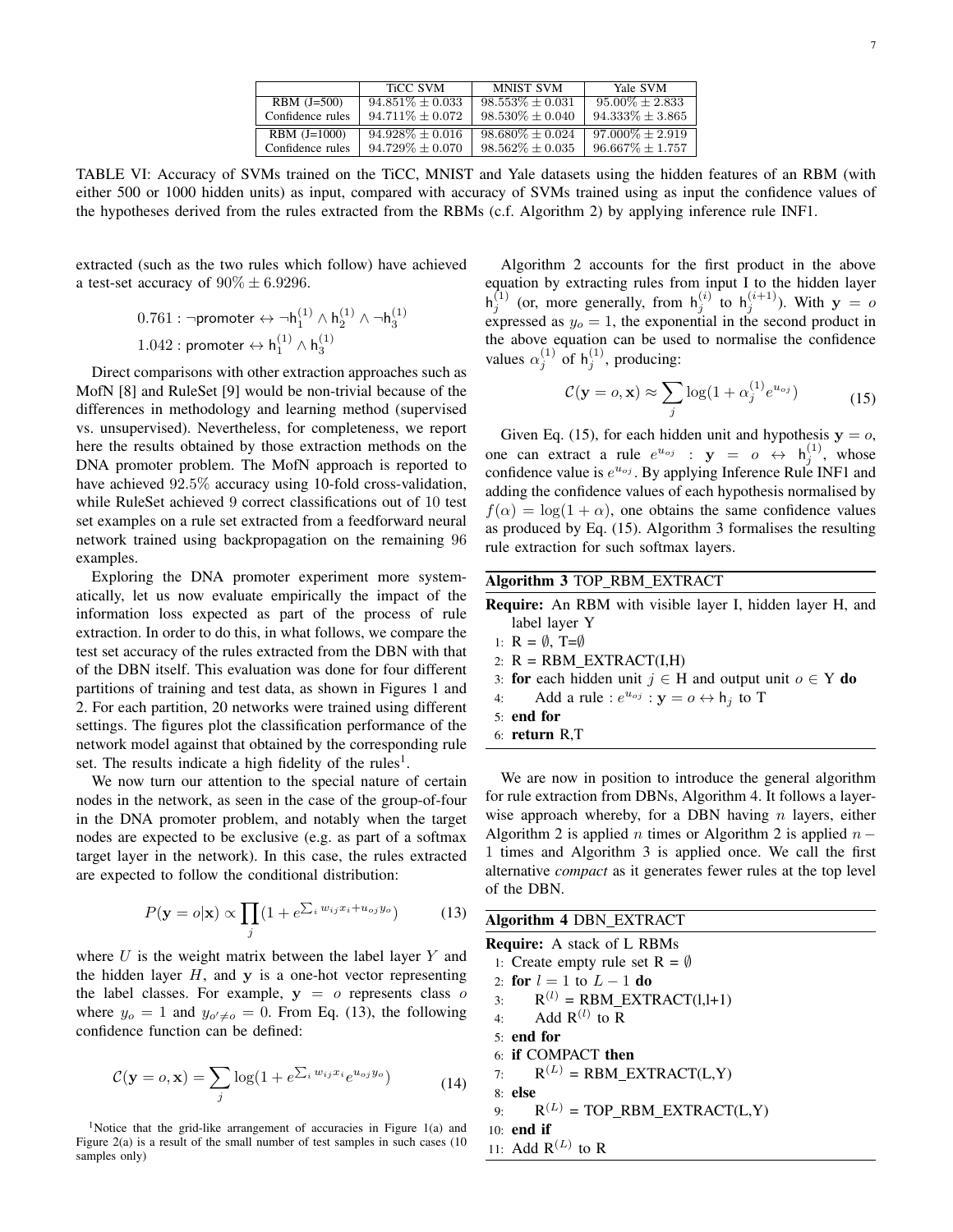

Fig. 1: Classification performances of RBMs and the extracted rules on DNA promoter dataset



Fig. 2: Classification performances of DBNs compared with extracted rules on the DNA promoter dataset

Information Loss in Complex Domains: We now test the general method of rule extraction from DBNs (Algorithm 4) on a harder problem, namely the MNIST handwritten digit recognition dataset. This is a difficult problem for rule extraction because the inputs are the values of the pixels in the images to be classified into classes 0, 1, 2,..., 9. The rules are therefore expected to capture the levels of abstraction learned by the DBN, from the raw data through to the class, hopefully identifying useful concepts such as edges and shapes as part of the rule hierarchy. Such image domains are notoriously difficult for symbolic reasoning.

In what follows, we report results using *COMPACT=False* (c.f. Algorithm 4). In this image domain, we found that information loss is larger when *COMPACT=True*. We attribute information loss in this case of the MNIST dataset to the fact that the input data is non-binary, showing more variance than the DNA data evaluated earlier. As a result, in the case of a deep network, information loss may be compounded when inference is applied sequentially through the rule hierarchy (i.e. without sampling). In what follows, we evaluate information loss in more detail.

In Section IV-A, the confidence values of the rules extracted from an RBM were provided as input for training an SVM. In the case of a DBN, the same layer-wise approach would result in each RBM in the hierarchy being trained and rules extracted before the next RBM can be trained. In order to evaluate information loss in DBNs, though, instead of doing the above, we are interested in the extraction of a complete hierarchy of rules from the entire DBN. We have trained 155 DBNs using the standard configuration used by others [3]: 784 input nodes, 500 nodes in the first hidden layer, 1000 nodes in the second hidden layer, and 10 target nodes. We have used the benchmark MNIST data set with 20, 000 training examples, 10, 000 held-out examples used for early stopping

validation [39], and 10, 000 test examples. Figure 3 shows for the MNIST data, as done for the DNA promoter data, a comparison between the test-set accuracy of the DBNs (model accuracy) and the test-set accuracy of the extracted rules. As expected, the results indicate more information loss here than in the case of the DNA data, with an average information loss in the rules of  $15.3026\% \pm 5.9255$  in relation to the DBNs.

The DBNs were trained using learning rate decay and early stopping based on their performance on the validation set (whenever the validation set error increased, a lower learning rate was used for network training). The same can be done using rule sets extracted from the network, as follows: rules are extracted after each epoch of training. Instead of the network, the rules are used to calculate the validation set error. Whenever the validation error increases using the rules, a lower learning rate is used in the training of the network. In this way, the extracted rules are used to trigger the early stopping of the network training. It is expected that, by using the rules for validation, the fidelity of the rules to the final model should increase. Nevertheless, since the time complexity of the extraction of rules from each RBM is  $\mathcal{O}(I \times J)$ , the computation cost for validation by rules is higher than validation by using the model itself. Figure 4 shows a comparison between the test-set accuracy of the DBNs (model accuracy), now using such rule-based early stopping, and the test-set accuracy of the extracted rules. Now, an average information loss of  $9.2519\% \pm 4.2095$  is achieved in relation to the DBNs. In comparison with Figure 3, it can be seen that the use of rule-based early stopping produces rule sets with higher fidelity to the network model (i.e. lower information loss). Given the complexity of image domains when it comes to rule extraction, we interpret the results shown in Figure 4 as indicative that the extracted rules can be useful at highlighting certain important relationships in the network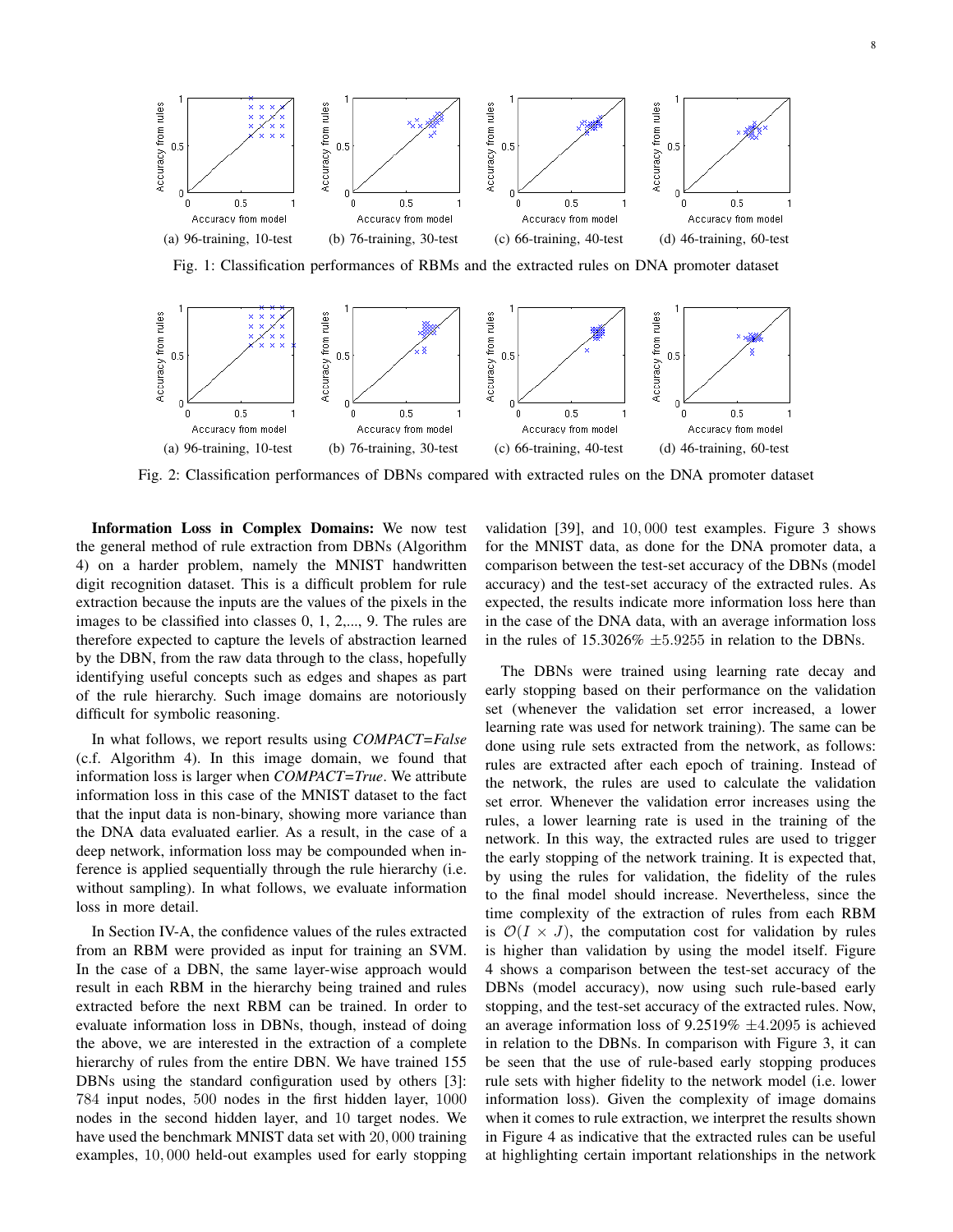models, e.g. if the same or very similar rules are extracted from the various network models. This domain specific analysis is left as future work.

Achieving a higher level of integration between network and rule models at learning may be desirable, as seen e.g. above when extracted rules were used as criterion for the network's early stopping. Such integration can be achieved fully through the provision of algorithms for inserting rules into network models. This will be the topic of discussion for the rest of this paper.



Fig. 3: Comparison between the test-set accuracies of DBNs (model accuracy) and extracted rules on the MNIST dataset.



Fig. 4: Comparison between the test-set accuracies of DBNs (model accuracy) and extracted rules using rule-based early stopping on the MNIST dataset.

#### V. DEEP NEURAL-SYMBOLIC INTEGRATION

Having seen how symbolic knowledge can be extracted from DBNs, we now investigate the inverse problem of inserting symbolic knowledge into DBNs to improve network learning using background knowledge. The idea of encoding knowledge into DBNs to improve learning performance is inspired by early work on knowledge-based neural networks [34], [35]. In addition to improving learning time, prior knowledge has been shown capable of improving learning accuracy by allowing knowledge that is not reinforced through learning, but that might nevertheless be relevant, to persist in the network model.

#### *A. Knowledge Encoding*

In this section, we propose a method and algorithm for encoding confidence rules into DBNs. We also perform an evaluation of knowledge insertion using both the DNA and MNIST datasets used earlier. This evaluation shows that, as expected, improvements in performance can be achieved with the use of prior knowledge. We argue, therefore, that when prior knowledge is available, the provision of algorithms allowing its use within network models (such as the algorithm introduced in this section) is desirable.

As has been discussed in Section IV, a hierarchical knowledge-base with associated confidence values can offer an appropriate symbolic representation for DBNs. In fact, such a representation has been motivated by the way that DBNs work, as indicated by the way that a hierarchical weighted knowledge-base has been defined (c.f. Definition 3.1).

Example 5.1 and Figure 5 illustrate the main idea behind the encoding algorithm to follow using a simple set of rules. Figure 5 also illustrates how the DBN can be extended to account for learning from data and background knowledge, which is discussed in the sequel.

*Example 5.1:* (Encoding knowledge) Given a hierarchical set of rules  $K^s = \{K^{(1)}, K^{(2)}, K^{(3)}\}$ , where:

$$
K^{(1)} = \{c_1 : y_1 \leftrightarrow x_1 \land \neg x_2; c_2 : y_2 \leftrightarrow x_2 \land x_3; c_3 : y_3 \leftrightarrow \neg x_3 \land x_4\}
$$
  

$$
K^{(2)} = \{c_4 : z_1 \leftrightarrow \neg y_1 \land y_2; c_5 : z_2 \leftrightarrow y_3\}
$$
  

$$
K^{(3)} = \{c_6 : t_1 \leftrightarrow z_1 \land z_2\}
$$

For a dataset with variables  $\{x_1, x_2, x_3, x_4, x_5, t_1, t_2\}$ , consider rule  $c_1$  :  $y_1 \leftrightarrow x_1 \land \neg x_2$ . We add a unit  $y_1$  to the hidden layer of the first RBM and set the weights to  $w_{11} = c_1, w_{21} = -c_1$ . We repeat the process for each rule in  $K^{(1)}$ , and create random down-weight connections for the units. We then repeat the process for each level of the hierarchy. Finally, we allow the addition of extra hidden nodes with bidirectional random connections to each hidden level. Figure 5 shows the resulting network for hierarchical set K.

Algorithm 5 shows how a hierarchical weighted knowledgebase can be encoded into a DBN. Since the connections in an RBM are bidirectional, while the rules only support bottom-up inference, the confidence values are encoded as *up-weights* in the network, with a set of down-weights with random values being added from the hidden units to the visible units.

#### *B. Learning with Background Knowledge*

Let  $K$  be a hierarchical weighted knowledge-base, that is, a hierarchical set of implication rules with *confidence values*, as defined earlier. We have encoded each subset of rules  $\mathcal{K}^{(l)}$ at each level of the hierarchy into an RBM and have added more hidden units to it (the number of extra hidden units to add will be investigated empirically). For each RBM, the energy function is:

$$
\mathbf{E}(\mathbf{x}, \mathbf{h}) = -\sum_{j} h_j c_j \sum_{i} s_{ij} x_i - \sum_{ik} x_i u_{ik} h_k - \sum_{i} a_i x_i - \sum_{k} b_k h_k
$$
\n(16)

where, x and h denote units added by Algorithm 5, associated with background knowledge rules,  $c_i$  is the initial *confidence value* of rule  $j$ ,  $J$  denotes the number of rule-encoded units in the hidden layer (corresponding to the number of rules),  $K$  is the number of extra units added to the hidden layer,  $s_{ij} = 1$  if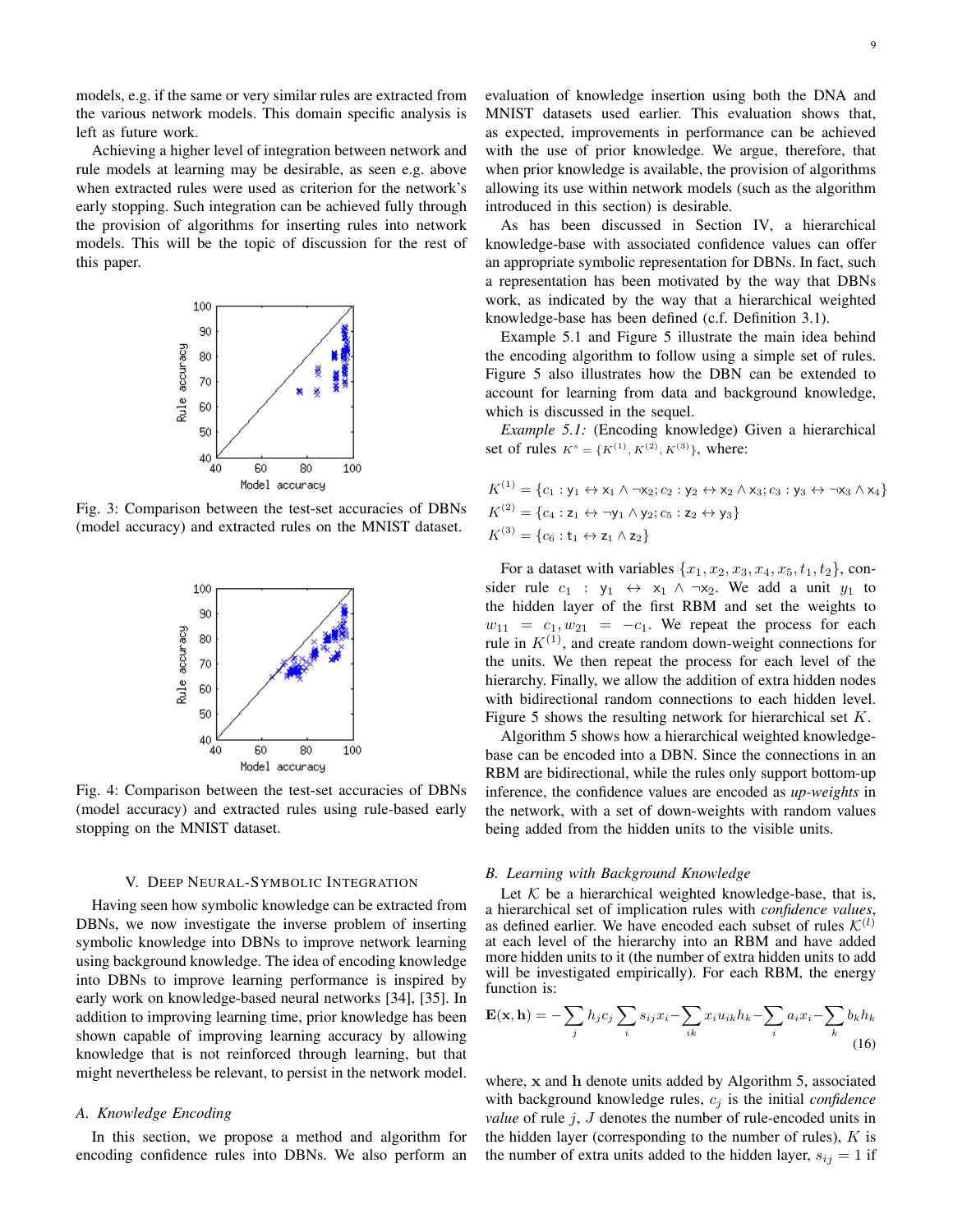## Algorithm 5 Rule Encoding Algorithm

Require: a hierarchical weighted knowledge-base K

- 1: for  $l = 1$  to L do
- 2: Initialise an empty RBM  $N^{(l)}$ ;
- 3: **for** each rule  $c_j^{(l)}: \mathsf{h}_j^{(l)} \leftrightarrow \bigwedge_t \mathsf{h}_t^{(l-1)} \wedge \bigwedge \neg \mathsf{h}_k^{l-1} \in K_l$ do;
- 4: Add a unit  $i$  to hidden layer  $l$ ;
- 5: Set the value of the connection weight  $w_{tj}^l$  from node  $h_t^{(l-1)}$  to node j to  $c_i$ ;
- 6: Set the value of the connection weight  $w_{kj}^l$  from node  $h_k^{(l-1)}$  $\int_{k}^{(i-1)}$  to node j to  $-c_i$ ;
- 7: end for
- 8: if  $l > 1$  then
- 9: Stack  $N^{(l)}$  on top of  $N^{(l-1)}$ ;
- 10: end if
- 11: end for



Fig. 5: DBN obtained from hierarchical rule set  $K$  from Example 5.1

the encoded weight is positive,  $s_{ij} = -1$  if the encoded weight is negative, or  $s_{ij} = 0$  if the weight is zero (c.f. Algorithm 5), and  $u_{ij} \in U$  is the value of the weights of the extra hidden units (see Figure 5).

The encoded knowledge will be used to guide learning within the neural-symbolic RBMs by maximising the log-likelihood of the parameters given the data and background knowledge. Since the connections in an RBM are bidirectional, while the background knowledge only supports bottom-up inference, we split the connection weights between visible and rule-encoded hidden units. The confidence values were used to define the  $up\text{-}weights$  ( $W_u$ ), and random values were assigned to the *down-weights*  $(W_d)$ . The learning algorithm below will, therefore, adapt the parameters that consist of additional connection weights U and the down-weights  $W_d$ given the confidence values.

We use Contrastive Divergence [26] to train the networks. The log-likelihood function is given by:

$$
\mathcal{L}_{IRBM} = \sum_{\mathbf{x} \in \mathcal{D}} P(\mathbf{x}|\theta = \{U, W_d\}; \mathcal{K}) \tag{17}
$$

The gradient of the log-likelihood function is given by:

$$
\Delta u_{ik} = \langle x_i h_k \rangle_0 - \langle x_i h_k \rangle_{\mathcal{K}} \tag{18}
$$

where  $\langle \cdot \rangle_{\mathcal{K}}$  is the average over the set of examples given a neural-symbolic network with background knowledge  $K$ . We call the learning algorithm below *learning with guidance* because prior knowledge is used to partially fix some upward connections in the network; all other connections, both downward and bi-directional, are allowed to change as part of learning using standard Contrastive Divergence.

### Algorithm 6 Learning with Guidance

**Require:** A set of rules  $K_l^{(s)}$  $\mathcal{U}^{(s)}$ ; input data X

- 1: Select a number of rules in  $K_l^{(s)}$  with the highest confidence values
- 2: Encode  $K_l^{(s)}$  $\mathcal{U}_l^{(s)}$  in hidden units  $H_s^{(s)}$  with up-weights  $W_u^{(l)}$ and random down-weights  $W_d^{(l)}$ d
- 3: Add extra hidden units  $H^{(t)}$  with weights  $U^{(l)}$
- 4: repeat
- 5: % positive stage: assign X to visible layer
- 6:  $X_{pos} := X;$ 7:  $H_{pos} := P(H|X_{pos});$

7: 
$$
\hat{H}_{pos} := P(H|X_{pos});
$$
  $\hat{H}_{pos} \sim P(H|X_{pos});$   
8:  $X_{neg} := P(X|\hat{H}_{pos});$   $\hat{X}_{neg} \sim P(X|\hat{H}_{pos});$ 

9: % negative stage

- 10:  $\tilde{H}_{neg} = P(H|\hat{X}_{neg});$
- 11:  $W_d^{(l)} = W_d^{(l)} + \eta(\langle X_{pos}^{\top} H_{pos}^{(s)} \hat{X}_{neg}^{\top} H_{neg}^{(s)} \rangle)$
- 12:  $U^{(l)} = U^{(l)} + \eta(\langle X_{pos}^{\dagger} H_{pos}^{(t)} \hat{X}_{neg}^{\dagger} H_{neg}^{(t)} \rangle)$

13: until convergence

#### *C. Experiments on DNA Promoter dataset*

In this experiment, we use the domain theory provided with the DNA promoter dataset<sup>2</sup> to set up and train a DBN. As before, we use variable  $n_p$  to denote a nucleotide at position p such that e.g.  $a_p$  represents  $n_p = A$ . Hence, background knowledge rule  $minus_{10} \leftrightarrow n_{-12} = T \land n_{-11} = A \land n_{-7} =$ T becomes c : minus<sub>10</sub>  $\leftrightarrow$  t<sub>-12</sub>  $\land$  a<sub>-11</sub>  $\land$  t<sub>-7</sub>, with arbitrary confidence value c.

We use Algorithm 5 to encode the domain theory into the network and use Algorithm 6 to train each layer greedily as done in standard DBNs. The domain theory is divided into a hierarchical set of rules that is encoded into a 2-layer DBN. We choose two hidden layers because the rule promoter  $\leftrightarrow$ contact ∧ conformation consists of variable conformation at level 2 and contact at level 3 of the hierarchy. By combining such rules we do not need to create another layer with more intermediate variables<sup>3</sup>.

For evaluation, we partition the data into a training, validation and test set. In order to investigate how background knowledge influences learning given different amounts of data, we use different training sets with 10, 30, 50 and 70 samples.

<sup>2</sup>http://archive.ics.uci.edu/ml/datasets/Molecular+Biology+(Promoter+ Gene+Sequences)

<sup>&</sup>lt;sup>3</sup>We merge rules c : promoter  $\leftrightarrow$  contact  $\land$  conformation and c : contact  $\leftrightarrow$  minus<sub>35</sub>  $\land$  minus<sub>10</sub> into c : promoter  $\leftrightarrow$  minus<sub>35</sub>  $\land$  minus<sub>10</sub>  $\land$ conformation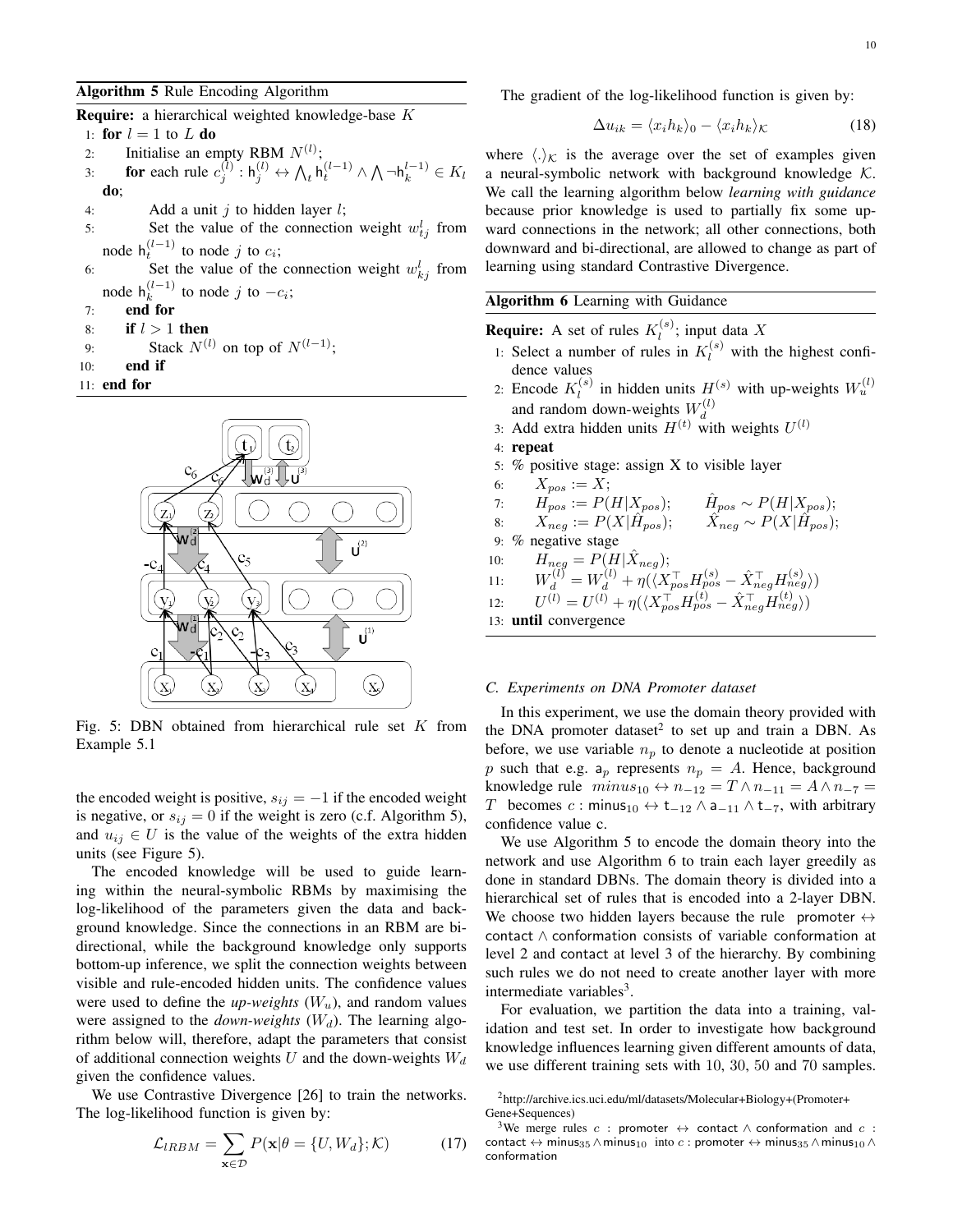

Fig. 6: Test set classification performance of 2-layer standard DBN (red and black lines, with and without model selection), and 2-layer DBN encoded with prior knowledge from the DNA promoter domain theory using training sets with 10, 30, 50 and 70 samples, and 20 test samples.

The validation and test sets are the same for each of the training sets and consist of 16 and 20 samples, respectively. From this experiment, we observe that when using the validation set to select the DBNs without background knowledge, this results in low performance on the test set. For the DBNs encoded with background knowledge, the models selected by the validation set produce good accuracy on the test set. This might happen because the number of hyper-parameters is large compared to the small validation and test sets. Hence, the grid search tends to produce a DBN that overfits the validation set. When background knowledge is encoded into the networks, overfitting is avoided through the use of the rule guidance learning algorithm, which seems to be able to produce a more general model.

In order to make a better comparison between the standard DBN and the encoded DBN, we include in Figure 6 the best accuracy achieved on the test set using the standard DBN without using model selection. The figure shows that with background knowledge to guide the learning, the DBN can achieve a considerable improvement in performance (e.g. up by 15% when the training set has size 50). It also shows that when the training set is larger (70 examples), the standard DBN is able to learn from the data alone the knowledge that had been provided as background theory, and therefore the improvement with prior knowledge is smaller for larger training sets.

#### *D. Experiments on MNIST dataset*

In order to evaluate the influence of background knowledge on the MNIST dataset (for which no prior symbolic knowledge is available), we have extracted rules from a network trained on a subset of the data by applying Algorithm 4, and then inserted such rules into a new network for further training and comparison. In the MNIST dataset, there were 20,000 examples for training, 10,000 examples for validation, and 10,000 examples for testing. We have selected 1,000 examples randomly from the training set for training a 2-layer DBN from

which rules were then extracted. Such rules were encoded into a new DBN, following the procedure in Section V-A. This new DBN was then trained on the remaining 19,000 examples. Finally, results were compared with those obtained by another DBN trained from scratch on the entire 20,000 examples without any rule insertion.



Fig. 7: Test set performance comparison between DBNs trained with and without prior encoding of rules on the MNIST dataset; DBNs with rule encoding achieve slightly higher accuracy faster.

Figure 7 shows that with the encoding of rules, a DBN can achieve a slightly higher accuracy faster than a DBN without rules. This suggests that the network structure may be important. Although there is information loss within the rules extracted from the DBN trained on the 1,000 examples, the DBN set-up with such rules and trained on the remaining 19,000 examples performed slightly better than the DBN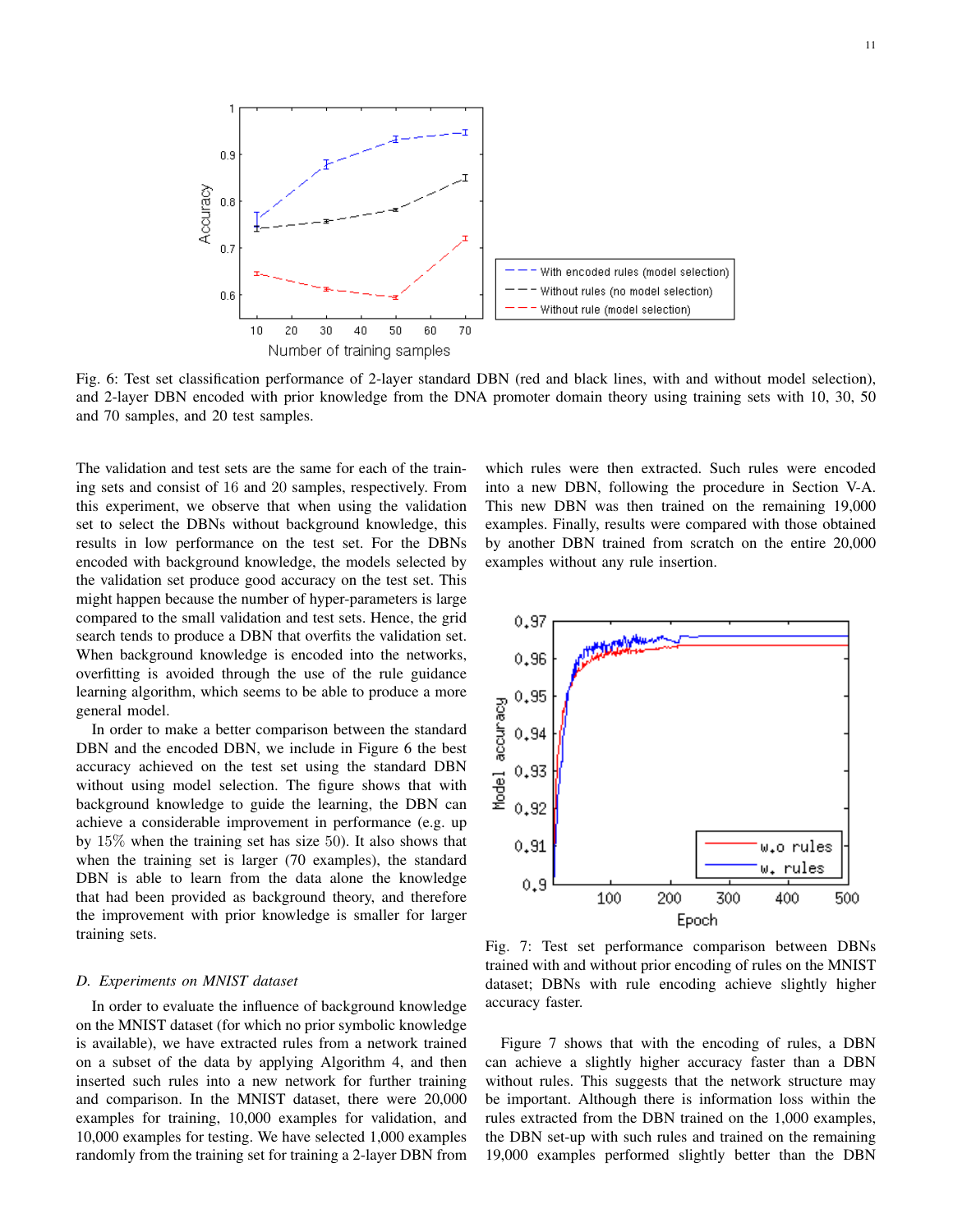trained on the entire 20,000 examples in one goal, which included those 1,000 examples. This indicates that maintaining the structures of the representations learned by deep networks can be beneficial as part of a modular approach to learning. This requires further research.

#### VI. CONCLUSION AND FUTURE WORK

This paper introduced and evaluated algorithms for inserting and extracting knowledge from deep networks. The question of whether modularity can help the integration of learning and reasoning in deep networks has been investigated empirically. A new inference rule for deep networks using *confidence rules* has been proposed, which combines symbolic representation and quantitative reasoning. This inference rule and logical representation was designed to support hierarchical reasoning, and was shown to be an adequate representation for the modular training of deep networks. Knowledge represented by confidence rules can be inserted or extracted from Deep Belief Networks (DBNs). It is shown that in single-layer DBNs, also known as restricted Boltzmann machines (RBMs), confidence rules offer a low-cost representation for the RBMs. The use of a modular, layer-wise approach to knowledge extraction from DBNs is shown to produce information loss at times, notably when the networks are trained on complex image data. Yet, the modular training of networks as part of a cycle of knowledge insertion, learning and extraction can produce an improvement in performance (c.f. Figures 6 and 7). Knowledge encoding into DBNs in the form of confidence rules has been shown to be useful, leading to an improvement in performance following a layer-wise training. The results from this work suggest that there is promise in building a hierarchical reasoning system capable of integrating symbolic and subsymbolic capabilities. With the layer-wise extraction and insertion principle, the work in this paper can be extended to deeper networks. However, for knowledge extraction from very deep networks, as discussed earlier, the use of extracted rules for model selection may not be practical due to an increased computational overhead.

As future work, further domain specific experimental evaluations may be carried out. Of particular interest are applications of multimodal data using very deep networks. Recent research shows a deep semantic mapping between text and images [40] which motivates the use of knowledge extraction from, say, a text modality as relevant for the explanation of context in the image modality. Another direction for future work includes the parallel implementation of the proposed knowledge insertion and extraction algorithms, and its use in the iterative evaluation of very large networks, as part of a cycle of knowledge acquisition and revision. In this process, one may consider the use of recent techniques from highperformance computing which, applied to neural networks, may take advantage of the underlying graph structures to achieve large-scale improvements in performance. These include the local parallel method applied to directed acyclic graphs and the multi-index chained hashing method for fast neuron memory search [41], [42], [43].

#### **REFERENCES**

- [1] L. G. Valiant, "Three problems in computer science," *Journal of the ACM*, vol. 50, no. 1, pp. 96–99, 2003.
- [2] J. Y. Halpern, *Reasoning about uncertainty*. Cambridge, Mass., London: MIT Press, 2003. [Online]. Available: http://opac.inria.fr/ record=b1100784
- [3] G. E. Hinton, S. Osindero, and Y.-W. Teh, "A Fast Learning Algorithm for Deep Belief Nets," *Neural Comp.*, vol. 18, no. 7, pp. 1527–1554, Jul. 2006.
- [4] P. Smolensky, "Information processing in dynamical systems: Foundations of harmony theory," in *Parallel Distributed Processing: Volume 1: Foundations*. MIT Press, Cambridge, 1986, pp. 194–281.
- [5] L. Breiman, "Statistical modeling: The two cultures (with comments and a rejoinder by the author)," *Statistical Science.*, vol. 16, no. 3, pp. 199–231, 08 2001. [Online]. Available: http://dx.doi.org/10.1214/ ss/1009213726
- [6] A. d'Avila Garcez, L. Lamb, and D. Gabbay, *Neural-Symbolic Cognitive Reasoning*, ser. Cognitive Technologies. Springer, 2009.
- [7] A. d'Avila Garcez, L. de Raedt, L. Lamb, R. Miikkulainen, P. Hitzler, T. Icard, T. Besold, P. Foldiak, D. Silver, and K.-U. Kuehnberger, "Neural-symbolic learning and reasoning: Contributions and challenges," in *AAAI Spring Symposium on Knowledge Representation and Reasoning: Integrating Symbolic and Neural Approaches*, March 2015.
- [8] G. G. Towell and J. W. Shavlik, "The extraction of refined rules from knowledge-based neural networks," in *Machine Learning*, 1993, p. 71101.
- [9] A. d'Avila Garcez, K. Broda, and D. Gabbay, "Symbolic knowledge extraction from trained neural networks: A sound approach," *Artificial Intelligence*, vol. 125, pp. 155–207, 2001.
- [10] M. G. Augasta and T. Kathirvalavakumar, "Reverse engineering the neural networks for rule extraction in classification problems," *Neural Processing Letters*, vol. 35, no. 2, pp. 131–150, 2012. [Online]. Available: http://dx.doi.org/10.1007/s11063-011-9207-8
- [11] K. Odajima, Y. Hayashi, G. Tianxia, and R. Setiono, "Greedy rule generation from discrete data and its use in neural network rule extraction," *Neural Networks*, vol. 21, no. 7, pp. 1020–1028, 2008. [Online]. Available: http://dx.doi.org/10.1016/j.neunet.2008.01.003
- [12] R. Setiono, B. Baesens, and C. Mues, "Recursive neural network rule extraction for data with mixed attributes," *IEEE Trans. Neural Networks*, vol. 19, no. 2, pp. 299–307, 2008. [Online]. Available: http://doi.ieeecomputersociety.org/10.1109/TNN.2007.908641
- [13] A. Hara and Y. Hayashi, "Ensemble neural network rule extraction using re-rx algorithm," in *The 2012 International Joint Conference on Neural Networks (IJCNN), Brisbane, Australia, June 10-15, 2012*, 2012, pp. 1– 6. [Online]. Available: http://dx.doi.org/10.1109/IJCNN.2012.6252446
- [14] T. A. Etchells and P. J. G. Lisboa, "Orthogonal search-based rule extraction (OSRE) for trained neural networks: a practical and efficient approach," *IEEE Trans. Neural Networks*, vol. 17, no. 2, pp. 374–384, 2006. [Online]. Available: http://doi.ieeecomputersociety.org/10.1109/ TNN.2005.863472
- [15] Y. Bengio, P. Lamblin, D. Popovici, and H. Larochelle, "Greedy layerwise training of deep networks," in *Advances in Neural Information Processing Systems 19*, B. Scholkopf, J. Platt, and T. Hoffman, Eds. Cambridge, MA: MIT Press, 2007, pp. 153–160.
- [16] L. Bottou, "From machine learning to machine reasoning: an essay," *Machine Learning*, vol. 94, pp. 133–149, January 2014. [Online]. Available: http://leon.bottou.org/papers/bottou-mlj-2013
- [17] L. d. Penning, A. S. d. Garcez, L. C. Lamb, and J.-J. C. Meyer, "A neural-symbolic cognitive agent for online learning and reasoning," in *IJCAI*, 2011, pp. 1653–1658.
- [18] Son Tran and A. Garcez, "Logic extraction from deep belief networks," in *ICML 2012 Representation Learning Workshop*, Edinburgh, Jul. 2012. [Online]. Available: https: //sites.google.com/site/representationworkshopicml2012/schedule
- [19] S. N. Tran and A. d'Avila Garcez, "Knowledge extraction from deep belief networks for images," in *IJCAI-2013 Workshop on Neural-Symbolic Learning and Reasoning*, 2013.
- [20] Y. Lecun, L. Bottou, Y. Bengio, and P. Haffner, "Gradient-Based Learning Applied to Document Recognition," *Proceedings of the IEEE*, vol. 86, no. 11, pp. 2278–2324, Nov. 1998.
- [21] H. Lee, C. Ekanadham, and A. Y. Ng, "Sparse deep belief net model for visual area v2," in *Advances in Neural Information Processing Systems*, 2007.
- [22] H. Lee, R. Grosse, R. Ranganath, and A. Y. Ng, "Convolutional deep belief networks for scalable unsupervised learning of hierarchical